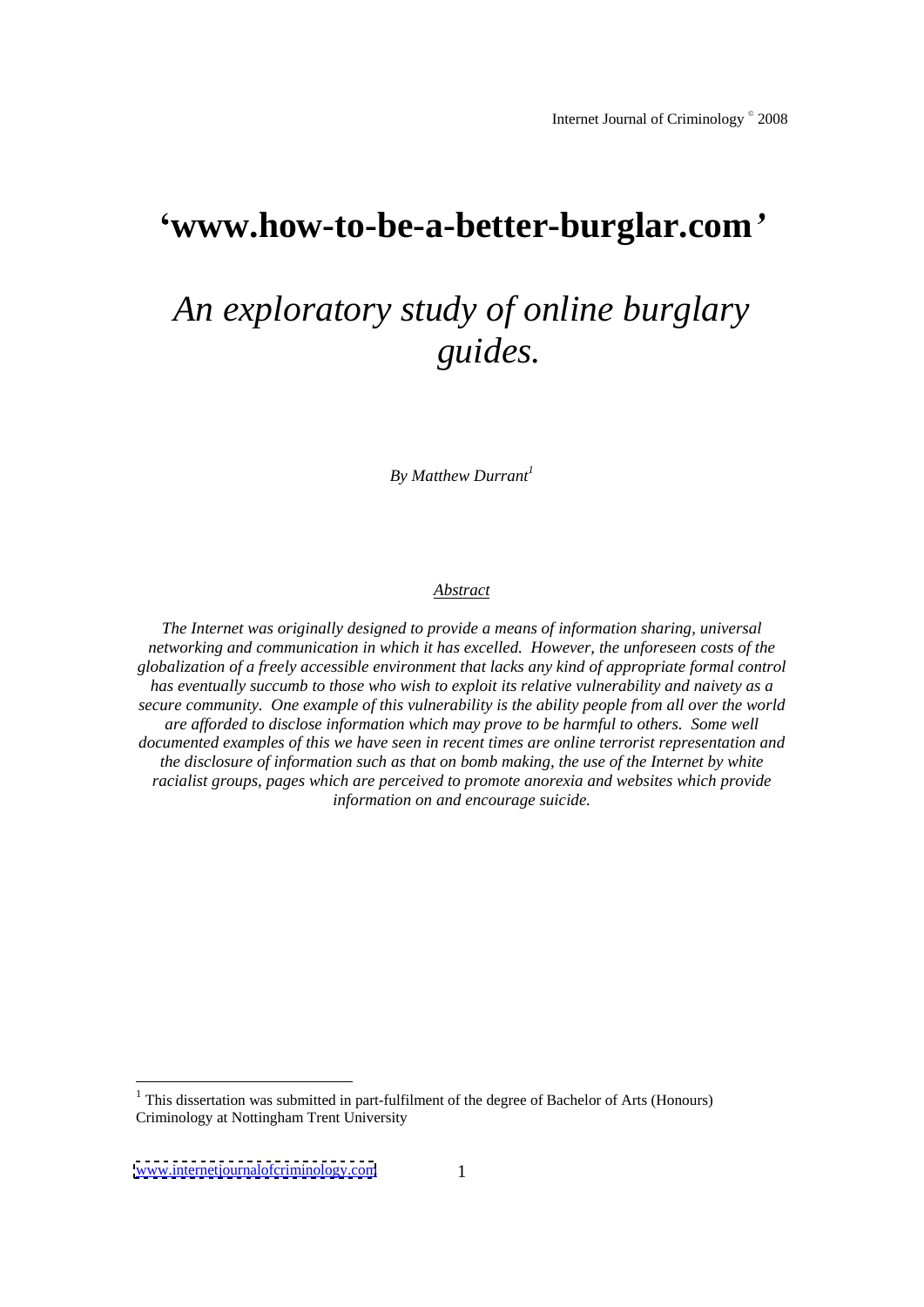# **Introduction**

This study examines the ways in which the Internet is used as a means of information sharing and disclosure which relate to how to commit burglary more effectively and whether the techniques shared are likely to provoke copycat behaviour in the offline world. In order to gain an understanding or the accessibility and availability of relevant information online to the 'curious surfer' (Sutton, 2007), this study includes findings from an online empirical study which attempts to replicate the behaviour of such Internet users.

It is the aim of this chapter to explore the genuine potential for serious harm and how easy it is to find potentially harmful materials online by entering burglary related terms into the popular Internet search tools, Google and YouTube. Discussions will also take place regarding the possible motivations behind those who choose to disclose this sort of online information. Finally, this study provides a number of recommendations for the future which could facilitate reducing the damage this information is causing and make it less accessible to Internet users worldwide.

# Literature Review **Example 2018 Contract Contract Contract Contract Contract Contract Contract Contract Contract Contract Contract Contract Contract Contract Contract Contract Contract Contract Contract Contract Contract**

One of the most widely recognised and commentated upon problems regarding the Internet is that it is still a relatively new phenomenon and for this reason, it remains somewhat under researched. Many loopholes exist within the law regarding the Internet which can afford people the ability to offend in cyberspace in ways that would not be possible in the offline world. By utilising such loopholes, people are able to offend in ways that are beyond the reach of law enforcement agencies (Grabosky et al, 2001). The issue this research will address however is not one of crime, rather one of "harms" seeing as the problem of information disclosure currently has no reference point in law *(ibid.)*. Beyond the plethora of terrorist-type "cookbooks" etc., not very much literature, if any, focuses directly upon the issue of the Internet as a source of knowledge for general offending techniques. This is one reason why the Internet is currently so under policed and is an area in which little formal regulation takes place.

Due to the growing dangers that are becoming apparent that it is presenting to society, the Internet has increasingly become recognised as an area in desperate need of study. However, studies that have been conducted tend to concentrate almost exclusively upon the direct harms that can be caused as opposed to the ways in which risk can be increased which becomes apparent during a brief review of the contents of almost any published literature on Internet crime. For example David Wall, a leading author on the subject of Internet crime, highlights four main areas of concern; 'cybertheft', 'cyberobscenity', 'cybertresspass' and 'cyberviolence' (Wall, 2001). All of these areas involve crimes that are committed online, and tend also to create victims online. This inability of criminological studies of the Internet to account for the link between the online and the offline world was drawn upon by Franko (2007) who attempts to explain the omission;

The relevant reluctance of criminologists to incorporate the subject of cyber life into their research and writing may partly stem from some central theoretical dualisms and binary oppositions between beings and things, and technology and society, which define the conceptual apparatus of criminology (Franko, 2007 in Jewkes, 2007, p. 162).

Here, Franko (2007) suggests that criminologists are still having difficulty defining the Internet and incorporating it into our everyday traditional ways of thinking and theorising. This is partly due to the fact that we are still in a relatively early stage with regards to our learning and understanding of the capabilities of the Internet and where the dangers lie, but is mainly due to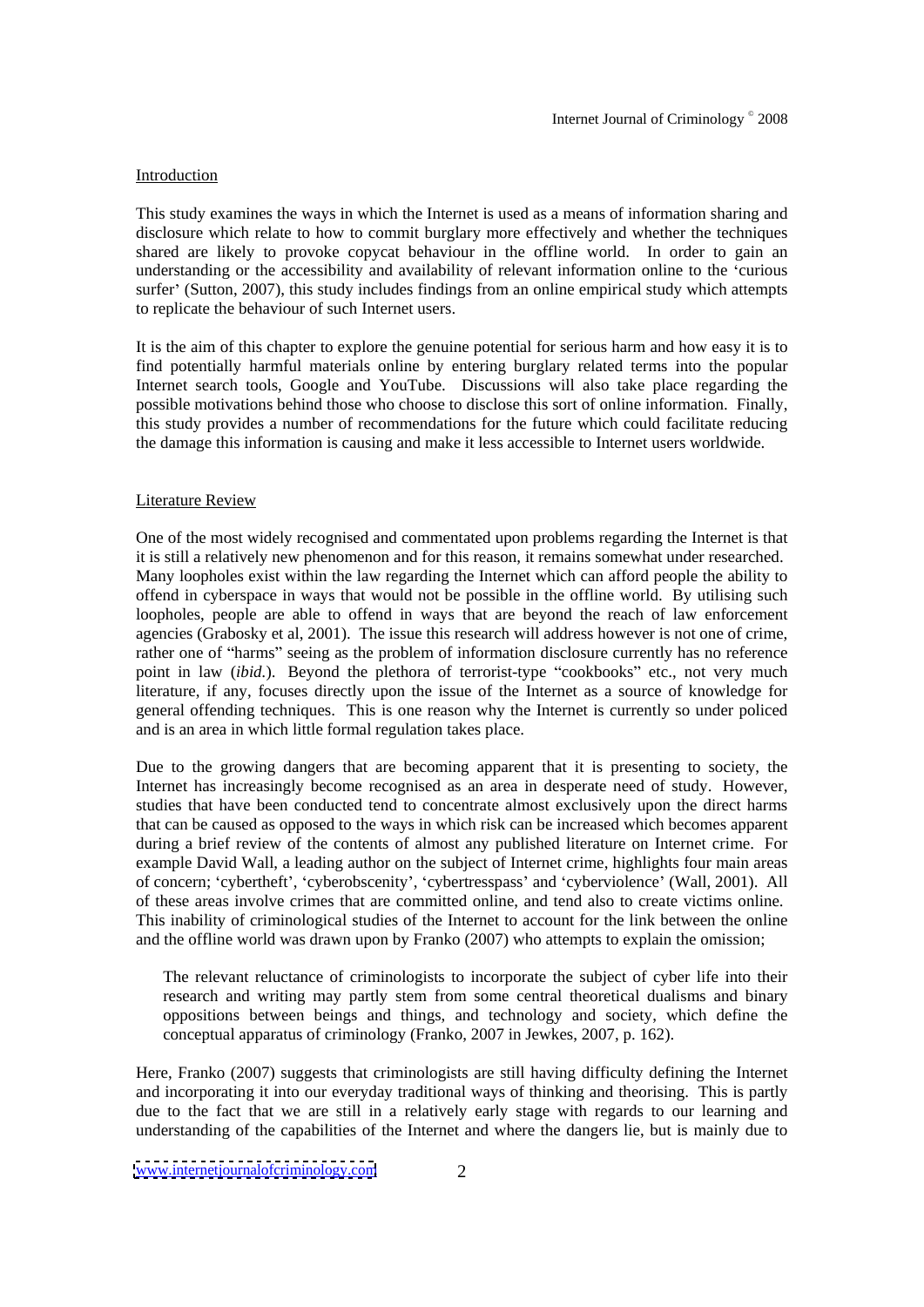the entirely different, seemingly lawless environment it has created which has come all at once and is accessible globally.

# **So what** *does* **the research tell us about the Internet?**

Commentators in the past have purported that the use of the Net for facilitating crimes has been merely another moral panic of the kind described by Cohen (1980) (Sutton, 2007), only this time related to Internet activity. More recent, tragic events such as the Brick Lane Bombings and the terrorist attacks of 11/09/2001 and 07/07/2005 have directly challenged these views. Arguably, before these events, the link between online and offline activity was not taken seriously by academics, policy makers and law enforcement which resulted in harmful information about how to join terrorist groups, how to make bombs, and other unrelated damaging issues such as how to commit suicide and how to buy guns being freely available to anyone in theworld who wished to view it. Of these, only the bomb making sites and the terrorist representation on the Internet have been made illegal and such sites have been closed down, or at least made harder to find.

Policy makers have noted the dangers that technology such as the Internet can pose to society and the ways it can provide a "breeding-ground" for terrorism ideals. The Terrorism Act 2006 made provisions for the 'distribution or circulation of a terrorist publication' (s. 2(2)[b] Terrorism Act  $2006$ . S.  $2(2)[d]$  made it an offence to 'provide a service to others that enables them to obtain, read, listen to or look at such a publication' and  $2(2)[e]$  states that a person engages in conduct failing with this subsection if he 'transmits the contents of such a publication electronically' (Office of Public Sector Information, 2008). Here we see clear signs of the recognition of high tech crime possibilities regarding terrorism and the Internet yet the remaining aforementioned issues continue to be accessible to Internet users despite having caused damage in the real world. For example, 'the teenage boys who carried out the Columbine Massacre killings in a USA high school, were said to have found support and information on the WWW (Sutton, 2007, p. 31). Although the online/offline link is beginning to be taken more seriously in some cases such as terrorism, it seems to be doing so too slowly and the issue explored by this research is merely another example of the dangers this link can cause that has not yet been recognised by policy makers. The contract of the contract of the contract of the contract of the contract of the contract of the contract of the contract of the contract of the contract of the contract of the contract of the contract of the co

Another important issue that requires focus is that of offender motivation. In order to discover why it is that people wish to share information about burglary techniques possible answers can be found in the literature which discusses the motivations behind the crime of hacking, for which Sutton (2008) described a 6-fold typology. Of these, the ones which could apply to those who disclose burglary techniques and seek out such information are the urge for curiosity, enjoyment of feelings of power and peer recognition (Sutton, 2008). Although no literature explored hasyet attributed these specifically to this research focus, they could all be offered as explanations and this research will attempt to add validity to this theory during the analysis of data stages.

It is also important to look at the issues regarding the Internet in general and the problems its unique nature poses for crime prevention, crime reduction, and law enforcement. One of the main issues was illustrated by Jewkes (2007) during a review of other harmful content on the Internet, Although these sites contravene the obscene publications act 1959, the UK authorities have no powers to shut them down because they are hosted by service providers in other countries (Jewkes, 2007, p. 4). This limitation of law enforcement is a common problem with many online crimes and there exists no obvious way around it. It seems impossible (or at least a very long way off) that in the future we will have a law that all Internet users worldwide have to abide by due to the fact that 'a congruence of values across international boundaries exists only infrequently' (Grabosky and Smith, 2001, p. 38). This concern is relevant to this research because it may be offered as a reason why harmful information sharing is allowed to continue, or

[www.internetjournalofcriminology.com](http://www.internetjournalofcriminology.com) 3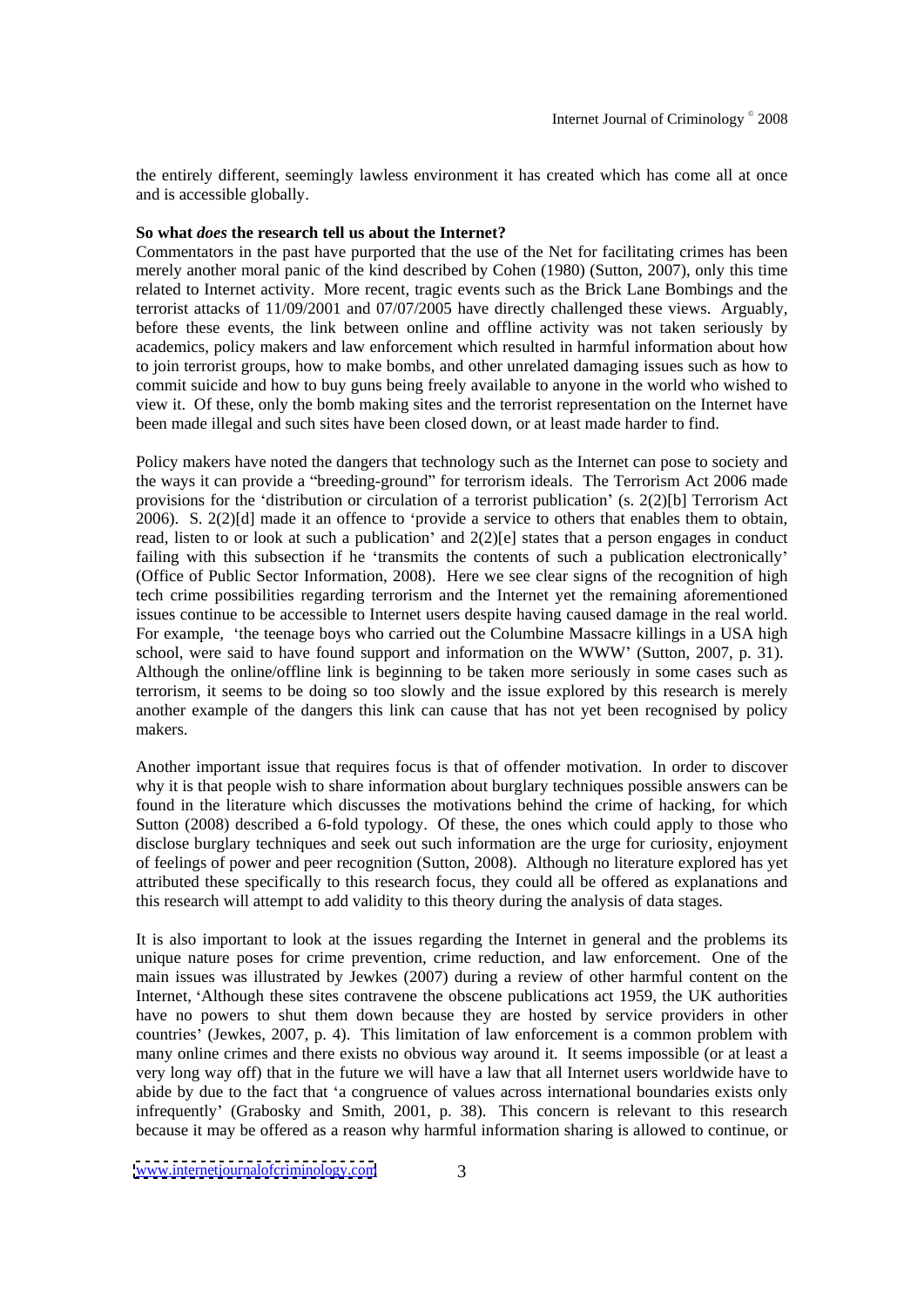at least why it has not yet been regulated. Before successful eradication of harmful content on the Internet worldwide is achieved, UN style international agreement is necessary which occurs far too infrequently for notable progress to be made.

One of the aims of this study is to identify the difficulties we face in controlling content on the Internet and express a need to establish tighter security. Various other limitations to this goal have been highlighted by the literature including the debates over who should be responsible for regulating the Internet and its content (Grabosky et al, 2001), inconsistencies in laws from one jurisdiction to another (Wall, 2001), and the anonymity that can be adopted while using the Internet (Denning, 1999). Perhaps the most relevant of these issues is the current legality of my main research focus; the fact that disclosure of information about how to commit burglary more effectively, and learning these disclosed techniques is not illegal as long as a disclaimer or illegality warning is provided by the source in some form. This poses political questions in that perhaps we should be looking to deal with these issues at an earlier stage than simply dealing with them once they have resulted in tragic or irreversible consequences in the real world. This issue will be discussed further in the discussion chapters of this study.

Literature from other areas of criminology can also be used to aid understanding of this issue such as that which explores the reasons why people offend or why they seek out such information, such as rational choice theory (RCT). Central to this theory is the nostrum that crime is an outcome of the opportunity to offend (Hopkins-Burke, 2005). In relation to the issue of this study, this theory would suppose that the key to reducing the damage caused by this problem isin removing the availability of the information before it motivates a rational actor to replicate it which will, in turn, reduce the incidence of burglary. The problem confronted by this theory when relating it to the central concern of this study is that unless the information was neither found accidentally, nor the casual surfer was directed towards it by another user or website, a person generally needs to be motivated (i.e. they want to seek out such information) *before* they become aware of the opportunity (i.e. the existence of such information) as it generally requires an active search to be conducted. In other words, it is probable that this theory is only attributable to the minority of cases in which this information has been viewed and used.

It therefore becomes necessary to consider the rational actor model (RAM). The contentions of this theory argue that it is the threat of a fair and proportionate punishment that can deter the rationally calculating, reasoning human being (Hopkins-Burke, 2005, p. 48). The limitations outlined above, regarding the lack of congruence in values across international boundaries and the inconsistencies in laws binding Internet users globally (see Grabosky et al., 2001; Wall, 2001, above), is the reason why RAM would suggest such websites are prevailing and why people are allowed to continue to seek out such information. They are not being prevented from doing so by an adequate threat of punishment. A common criticism of this theory on the other hand exists in it's relatively naïve presumption that all those involved are rationally calculating human beings. The reality is that not all human beings are equal or function in the same way, and to assume that all those involved are rationally calculating or even aware of the lack of punishment regarding their actions is farfetched. While RCT advocates too little acclaim to the idea of the rational thinking human being, RAM appears to do so too much for what is realistic in the case of this research.

Routine activities theory (RAT) is another helpful theory which warrants noting in this context. The theory is based upon the proposal that for a crime to occur there must be in existence at the same time and place a motivated offender, a suitable target and an absence of capable guardianship (Cohen and Felson, 1979). Attributing the contentions of this theory to online crime is more complicated as it involves the removal of the concept of the need for a congruence of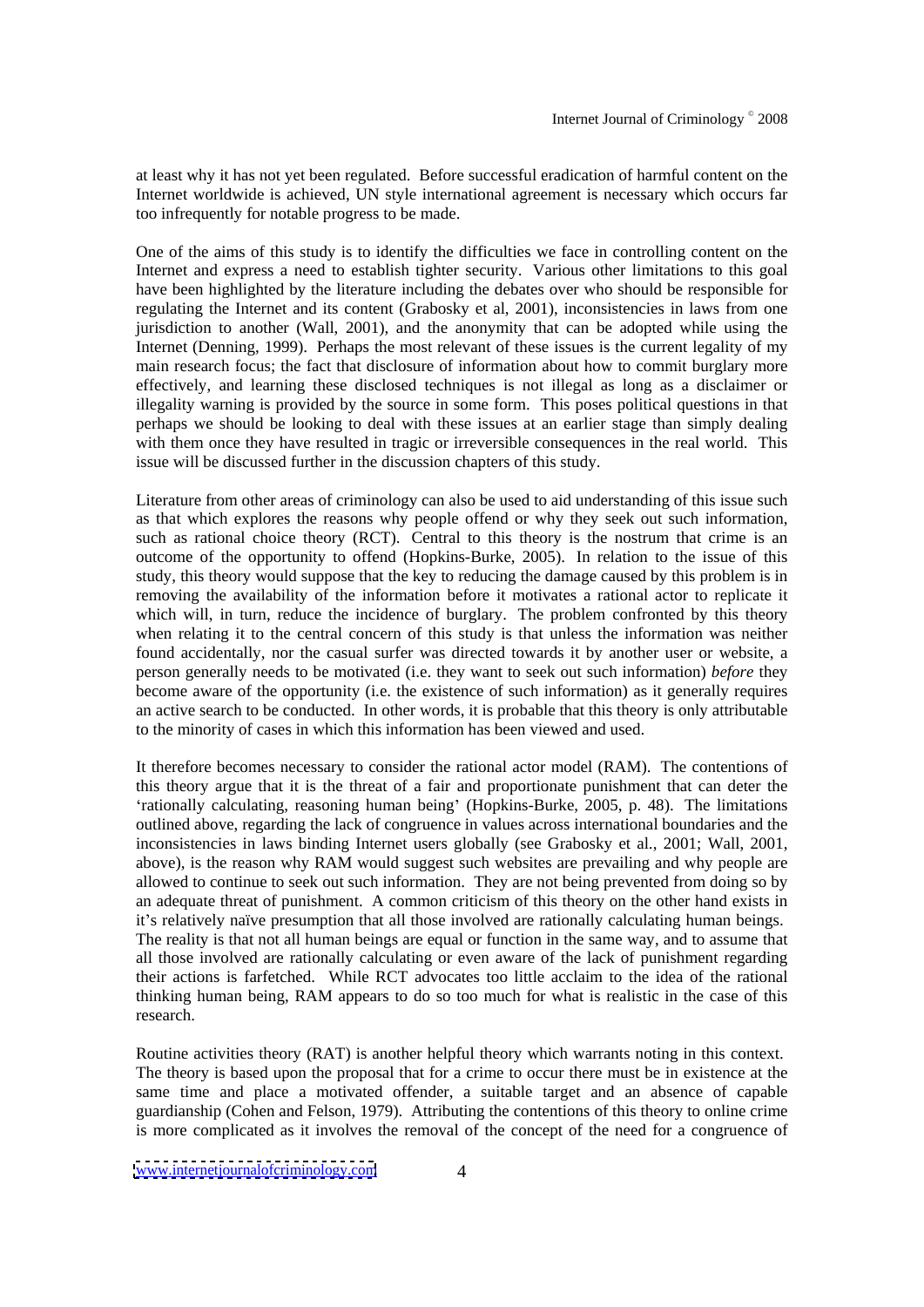place and time in the same form as the theory was originally designed for. The Internet however, arguably provides the place and time in a new form where people can virtually be in the same place at the same time, while they may physically be on opposite sides of the world. The relevance of this theory to this research exists in the third of the three necessary components, the absence of capable guardianship. As aforementioned, (see Grabosky et al, 2001, above), this is a common characteristic of the online world which is why the theory could also be helpful in explaining the prevalence of online crime. This issue will be addressed after the data collection stages where its value can be properly assessed.

# Methodology

Due to the insufficient research which endeavors to answer the same questions as those addressed in this study, it was decided that primary research was the most appropriatemethod due to the apparent strengths that are often associated with itsuse. Seeing as there is such a diminutive volume of empirical work that has been conducted on this issue, the only way to gain an accurate picture of social reality was by conducting research first hand which can provide a more up to date picture of the issue at hand and will increase the authenticity of the results (Bryman, 2004). It can allow the aim of the research to be directly addressed (Bryman, 2004), and considering the area is such an under researched issue it can make an original contribution to knowledge (Bryman, 2004). This could then be used in the future as a base from which to conduct further research on the issue in a more detailed and thorough manner than this researcher had the resources to achieve.

Considering the primary objective of this research was to investigate the extent, type and availability of information that is being viewed and used online, the researcher attempted to replicate similar behavioural patterns to those of the curious surfer. It has been noted that the problem with such a method of data collection is that 'we do not know enough about how young people use the Internet (Sutton, 2007, p. 35). Such a hindrance could have also played an influential role in this case due to the differences between the author of this study and those whose behaviour it was attempting to replicate. These differences are unclear without further research into the issue than is possible in this case yet one possible such example could be that many of the people who seek out this information may have become accustomed to criminal terms and techniques if they have past experience with burglary. This knowledge would inevitably affect their ability to navigate through useful and unhelpful sources. The author himself, being from a small, middle class town in the South East of England, has encountered the crime of burglary far less than many and is likely to be far less experienced with the terms than many of those whose behaviour the research is attempting to replicate.

In order to balance up this divide it was necessary to conduct a small amount of research on the issue before the main exploratory research was conducted in order to gain a more realistic understanding of the relevant issues. This helped the author formulate a list of the search terms which were used during the main primary data collection stages. From this prior-research, it was decided that the terminology used in the searches would consist of the words "burglary", "burglary tools", "break in to a house", "vibrating lockpick", "lock-picking kit", and "bump keys" being entered into both Google and YouTube both singly and in random groupings with the terms "how to use", "buy" and "how to commit" proceeding them. It is important here to add a note regarding this term, "bump keys". Bump keys are keys that are cut in a certain way so as to enable the owner (as a result of the technique commonly referred to as "bumping") to open almost any "Yale" or "Chubb" lock (most notably the kind commonly used on front doors of

[www.internetjournalofcriminology.com](http://www.internetjournalofcriminology.com) 5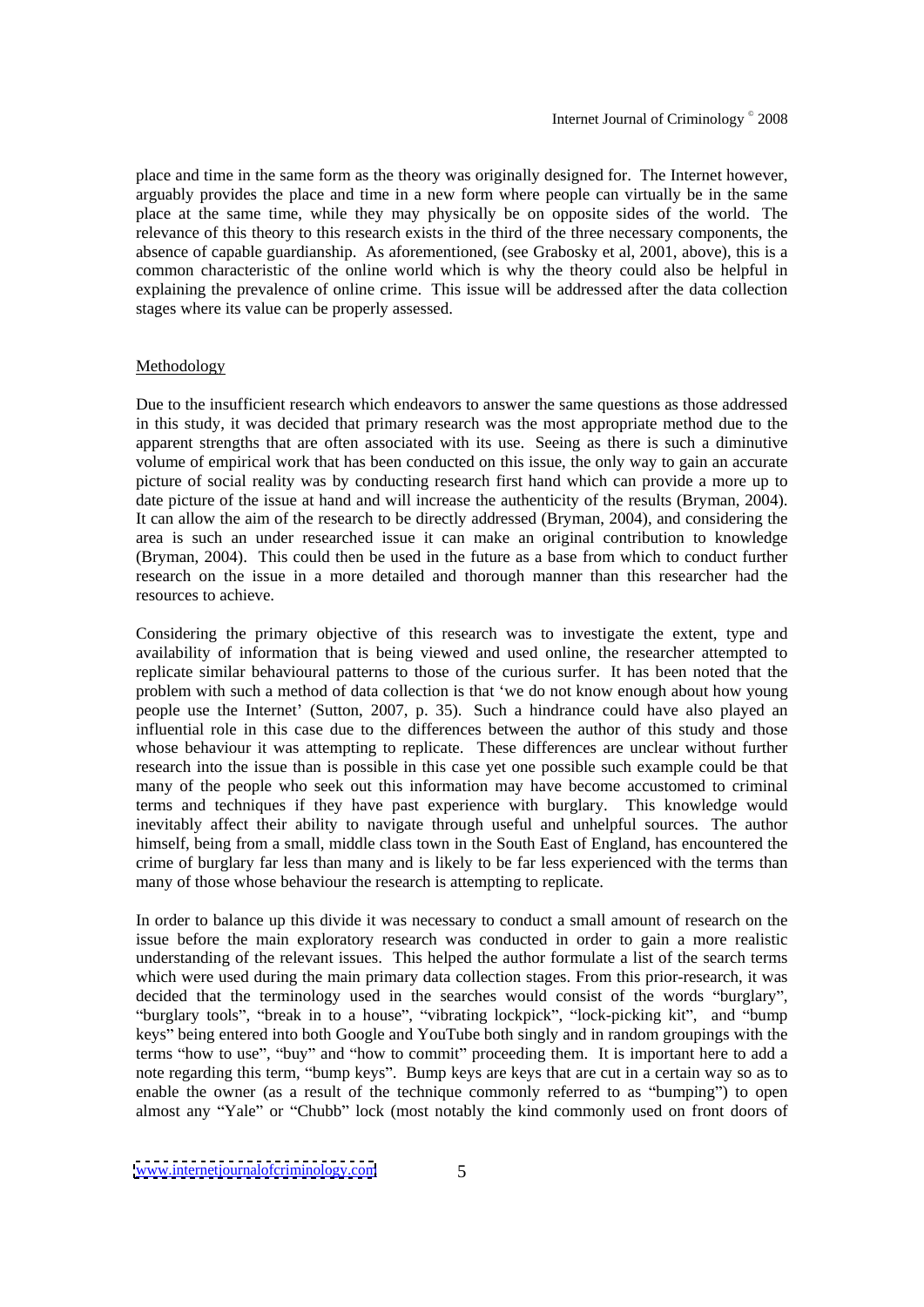houses). The technique appears to be very successful and can be said to appeal to burglars as it leaves very few signs of forced entry.

During the data collection phases of research, it was decided that there were various guidelines which needed to be observed in order to maximise the probability that the research was replicating the behaviour of the curious surfer as much as possible. For example, the list of terms that was devised were entered systematically into Google and YouTube as it was decided that these two would maximise the range of data which was collected whilst preventing data from being used in the study that was located through a less commonly used source. Seeing as information disclosure on the techniques of burglary and supply of burglary tools can be in the forms of websites, videos or products which are being sold, the use of these two databases to search for information gave a suitably comprehensive range. The research method consisted of spending two time periods of two hours each, entering the random groupings of terminology into the popular search engines. Anything found within each of those two hour sessions deemed by the researcher to be relevant to the study was noted and recorded for later analysis. It was decided that the time period of two hours spent researching issues such as this 'represents a reasonably significant, but not too highly motivated, effort to find material on a particular subject (Sutton, 2007, p. 26). Failure to do this would have decreased the probability that the research was addressing the same material as the curious surfer and therefore decrease the validity and replicability of any of the results that were found.

One of the early criticisms to note of this study is that the data collection phases required a great deal of personal discretion on the researcher's behalf when deciding which terms to enter, which sources to consider relevant, how to interpret the information and which internal links to follow. This seems unavoidable however due to the lack of resources available to the researcher and the consequential lack of a realistic ability to conduct prior research into online behaviour which would have undoubtedly helped focus research. This negative effect was minimised in various ways by ensuring certain practices were observed during the data collection period. Examples of this included ensuring that not too many internal links were followed and by only using results which appeared in the first few pages of each search which was launched. Following these simple precautions ensured that the behaviour of the curious surfer was being replicated more accurately and the likelihood that the same information is being viewed was increased. However, following these precautions could have compromised the richness of the information that was studied by reducing the size of the pool of information that was being viewed. After consideration of these associated strengths and weaknesses, it was decided that the precautions were to be observed due to the priority of the research being to study the range of information which is being *used* as a source of information and tutorage as opposed to the range of information which is *available* but is possibly not being used as extensively to ensure that behaviour was replicated as much as possible. This was decided to be imperative, at the expense of the possibility of studying a wider range of information.

## **Results**

The first stage of research was conducted on the  $3<sup>rd</sup>$  January 2008. During the first hour of research an abundance of relevant data was located after the search term "lock picking kit" was entered into Google. On the first page of 233, 000 results, the first (ukbumpkeys.com/lockpicks), second (topsecretmagic.co.uk/lockpicks), and sixth (lockpickshop.com) results provided links to websites which sold guides on how to use lock picks, sold lock picking kits themselves, offered and sold tutorial videos, sold practice locks and a also sold a variety of other tools and products designed to break or pick a range of different designs of lock. Two out of three of these particular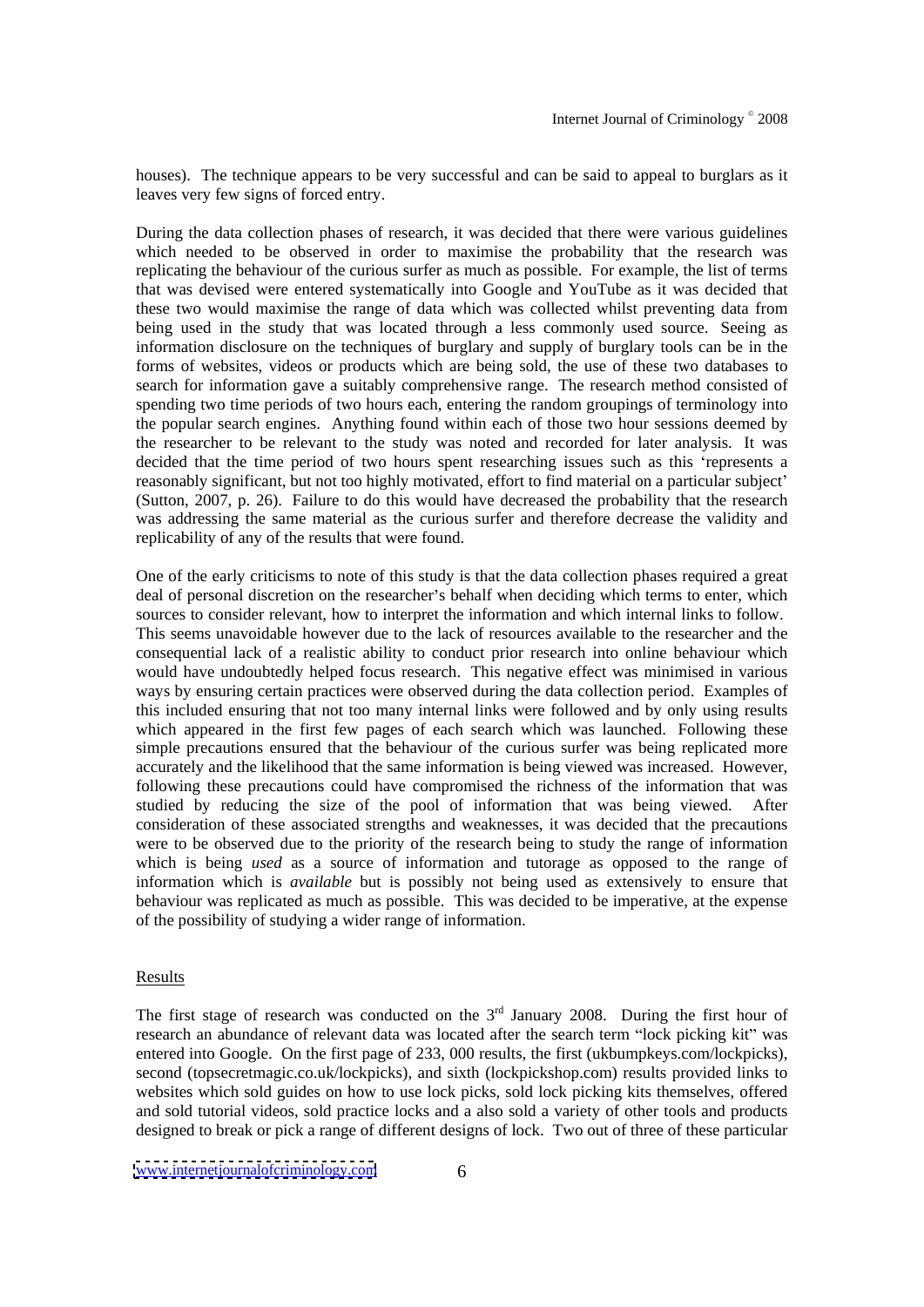websites also provided forums in which discussions could take place between customers. All three of the websites appeared to cater for the "beginner" as specialist beginner sets were also sold (ukbumpkeys.com/lockpicks), books, video guides and practice locks were available  $(lockpickshop.com)$ . The amount of users each website had, or the number of "hits" each received was unclear from this level of research but one of the websites, (ukbumpkeys.com/lockpicks), had 844 registered users. This gives an indication as to the extent of custom the website receives and the popularity of the discussion forum which contained over 20, 000 posts offering mechanical support and discussions regarding how to get the most out of the products which were being sold by the website.

Despite the fact that two of the three websites in question recommended that their products should be purchased for professional use only and to those over the age of 18 (ukbumpkeys.com/lockpicks and lockpickshop.com), neither of these websites requested any proof of profession or even age before the purchase of a product was authorised. The final observation to note regarding these three websites is that although no explicit evidence was apparent that the information was being used for illegal purposes, it was certainly being practiced in the offline world, 'Cheers UK bump keys it finally makes sense, I've done four locks today and I'm totally freaked out, what a product!', (feedback left by one customer who purchased a "BMW/Peugeot inner groove pick", a lock pick specifically designed to aid entry to BMW and Peugeot vehicles) (ukbumpkeys.com/lockpicks). Although no explicit illegality is mentioned here, it seems unlikely to the researcher that this particular customer owns four BMW's or Peugeots themselves.

For the next 20 minutes, results were studied that were produced after entering the search terms "lock picking kits" and "lock picking sets" into the YouTube database. The vast majority of the results were video tutorials demonstrating how to use lock picks and explaining the various kinds of lock picks available. The videos on YouTube are free to view, can be viewed by anyone of any age and do not contain warnings regarding using the techniques shown for illegal purposes. No proof of profession is required to view the videos and there is space for comments to be left below questioning or discussing the techniques shown. A handful of the videos appear to be promoting their business throughout, presumably in order to increase custom and product awareness (e.g. the video "new lock picking kit"  $(14/08/2007)$  frequently advertises the website "www.lockpicks.com" throughout the demonstration). The amount of views that the videos have received reveal worryingly high numbers. To name a few examples thefirst three results of the search term "lock picking kits" revealed that the first result, "new lockpicking kit" (14/08/2007) had been viewed 1, 248 times, the second result, "lock picking a padlock"  $(20/03/2007)$  had been viewed 497 times, and the third result, "learn how to pick combination master lock"  $(02/11/2007)$ had been viewed over 12, 000 times. There was no evidence to suggest that viewers of any of the videos studied had practiced the techniques shown for illegal purposes yet there were numerous comments left by people offering praise for the skill required for each and enquiring about the specifics of some of the details that were not made entirely clear by the video, which suggests that they are being practiced.

There were 26 results displayed after the search term "burglary tools" was entered into the YouTube database. The  $12<sup>th</sup>$  result displayed was a video called "20 second real cylinder lock picking"  $(27/10/2006)$  and was a similar tutorial video to those described above. This particular video had been viewed 2, 320 times and was of particular interest because of the search term it was locatable by. This was the only source of relevant information (both on Google and YouTube) which was locatable using the explicitly open term "burglary" in the search term which immediately implies illegal purpose.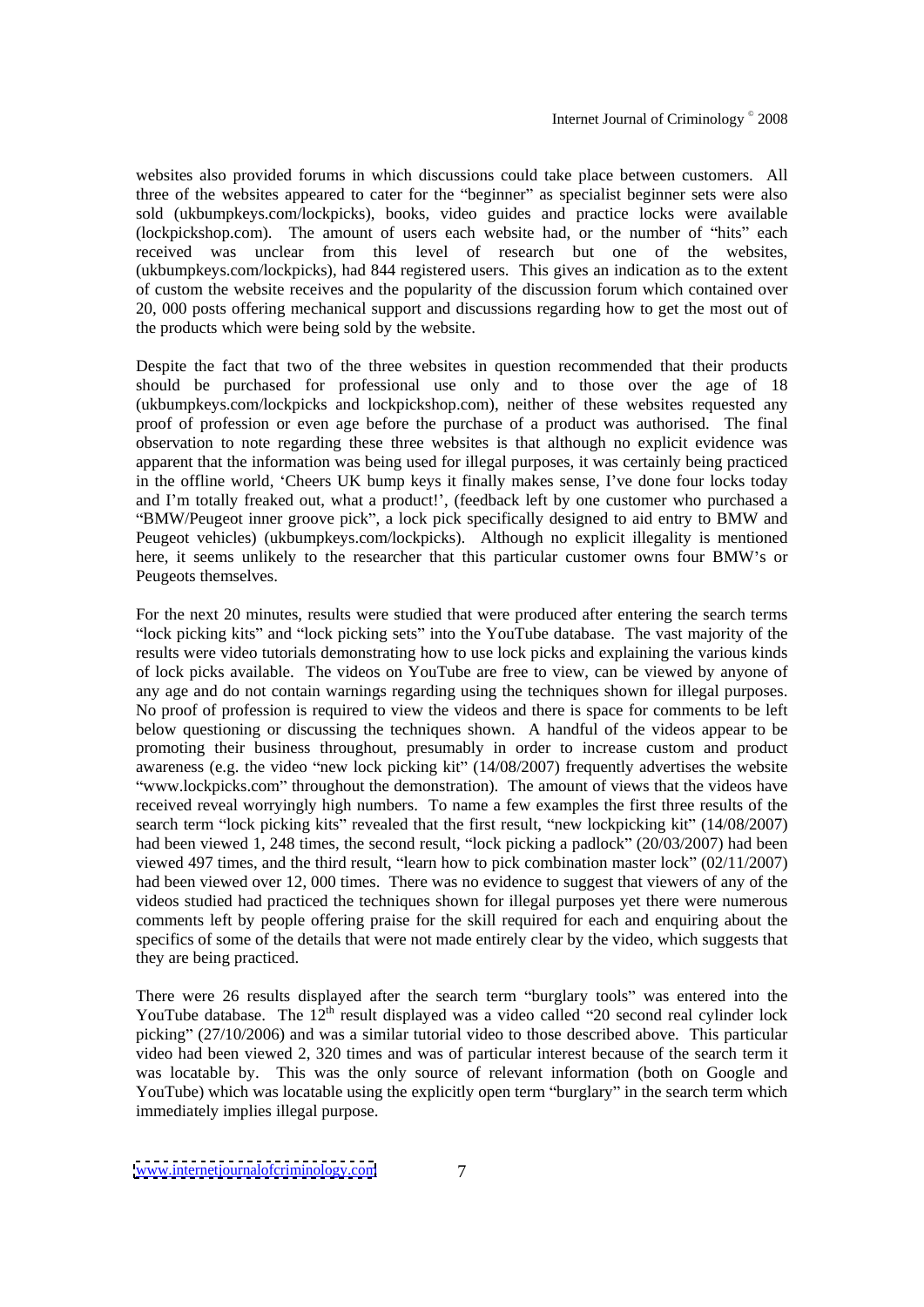There also exists an abundance of information on the YouTube website after entry of the term "how to break into a house" which was studied in the research for the next 70 minutes. Although this term does not specifically imply illegal purpose, the information that was found can of course be used for such a purpose. From 1, 160 results available, many more tutorials were available demonstrating how to pick locks, more specifically those which can gain entry to a house. Although some of these videos provide legality warnings, the majority of these take the form of diminishment of responsibility. For example, the comment 'now everyone can be a criminal', which was left as a response to the video "paperclip door lock picking"  $(14/08/2007)$ , rendered the response 'yes, if you want, but like it says in the video, I'm not held responsible' by the creator of the tutorial. This particular video had received over 40, 000 views which seemed to be an average amount for many of the videos located in this category. One video located, ("how to pick locks (the beginners guide)", 04/09/2006), had received over 150, 000 views at the time research was conducted. research was conducted.

One of the most controversial sources of information found was located after the search "vibrating lockpick" was entered into the Google search engine. The webpage ("inventgeek.com",  $01/06/2006$ ) appeared to be very popular and widely viewed as not only was it one of the first results displayed by Google, but the next 15 results were websites either advertising this contraption, discussing it, or providing links to it. The page contained a guide of how to create a vibrating lockpick using household objects. The reason why this contraption is so controversial is because is cannot claim to be designed for use by professionals as it shows people how to make the contraption using an electric toothbrush and is given a difficulty rating of "novice". The author of this guide gave details of how to build the device, how much it will cost and which materials will be needed.

The final two hour session of research was spent entering the search terms "bump keys", "how to use bump keys", "how to make bump keys" and "buy bump keys" into both Google and YouTube. Many sources were found during these two hours were similar to the websites and tutorials discussed located with entry of the other search terms discussed above. Amongst only the first page of approximately  $644$ ,  $000$  results for the term "buy bump keys", were numerous websites which sold, promoted, contained advice, offered forums and provided tutorials for how to use bump keys. A similar volume of results were achieved with the remaining search terms used in these two hours. Many of the websites amongst these which were viewed by the researcher gave similar warnings regarding the use of their products and information for illegal purposes, yet all categorically failed to acquire any form of proof of age or profession when the researcher attempted to purchase any of the products that were on offer. The term "how to use bump keys" entered into YouTube produced 46 video tutorials, again, showing how to use the tool to break into locks using the "bumping" technique. Similar issues of note were found with all of the results of these search entries to those of the lockpick results discussed above.

#### Analysis of Data.

Of all the various search terms entered during the data collection phases of this research, a distinct divide in the volume of content which was located became apparent. There were many sources of information, (predominately websites or videos), that were easy to find after the search terms for various techniques for lockpicking or types of lockpicking devices were entered, such as "how to use bump keys" or "vibrating lockpick" for example. Perhaps unsurprisingly, the search terms which were not so successful were those which contained the word "burglary" in them such as "how to commit burglary" and "burglary tools". This is despite the fact that whilst the former may not insinuate or specify illegal purpose, they are essentially examples of the latter.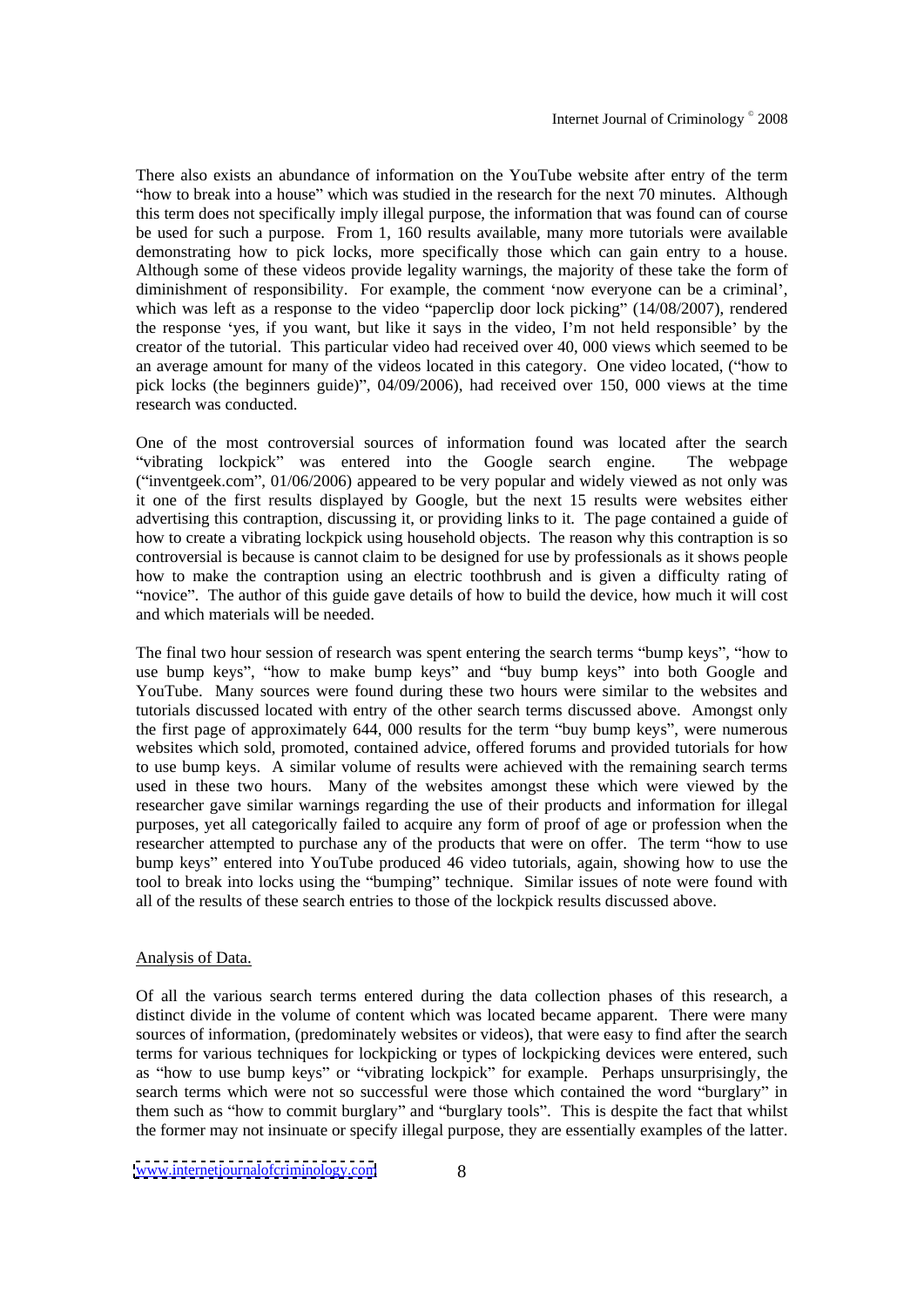This seems to suggest that many of the people who have created and chosen to share the material this study has observed are happy to continue to do so in full knowledge of what it may be and in all likelihood predominately is being used for. While on many occasions the disseminators offer a warning against illegal use of the information, the question arises of why they do this; is it because they genuinely don't want this information used for illegal purposes? Or is it because they wish to cover their own backs and deflect any blame forillegal use of the information away from themselves?

The vast majority of the material found online was either explicitly designed for, or suitable for use by the "beginner", or "novice". For example, the majority of websites that constituted the first few pages of the results page of a Google search under "vibrating lockpick", contained links to the same website (inventgeek.com). Despite numerous voiced concerns from various viewers of this information regarding what it may be used for, the author of this particular guide justified his actions by claiming that it is for security purposes, or for use by professionals only, 'I do not condone anything nefarious or criminal in nature ever (Final thoughts, inventgeek.com, 2006). It is possible to infer from such a reply that this is not in fact entirely true because why a professional would use such a device, and how it could be used to protect oneself are highly questionable. It can only be derived that the author in this case is motivated to disseminate the information for personal gain, (i.e. perhaps the 'enjoyment of feelings of power', or for 'peer recognition' motivations (see Sutton, 2008 above)), or that he simply doesn't care what it is used for.

It became evident during data collection that both of the enjoyment of feelings of power and peer recognition typologies may explain motivation in many cases due to the fact that the majority of the facilitators identified themselves in some way whether via a pseudonym or by disclosing their real name. Having said this, of those who choose only to adopt a pseudonym it is important to point out that they may have had no choice but to do so in order to become a member of the website in the first place (e.g. as is necessary for membership of the website www.youtube.com). For this reason it could be misleading to include such examples amongst those who may be choosing to disseminate information for the aforementioned motivations, as pseudonyms alone are not instantly recognisable to those who are not established members or frequent visitors of these particular websites.

What could be argued, however, is that these motivations could apply to those who choose to only go by a pseudonym in the online world as the credit, recognition, respect, power or heroism that they may receive becomes attributed to their online equivalent, or their alternate online persona - their pseudonym. The same rewards can be experienced by this pseudonym so long as they exist in a community amongst which other Internet users have become familiar with their pseudonym. Others will learn to associate certain actions, behaviours, traits, characteristics and personalities with them in much the same way as we do in the real world with the names and faces of those around us. Only in this sort of environment could such a motivation account for this form of information dissemination due to the fact that websites which do not possess such a community, where viewers can come and go and access the information anonymously, for free and without any sort of membership requirement, the discloser of the information will not receive the same credit and association as they would in these online familiar communities.

It was found during the research stages that amongst many YouTube users there exists certain regulars" who have numerous videos on certain subjects. For example, whilst searching for videos under the term "how to break into a house" the researcher came across a group of videos which had been uploaded in competition with each other. This competition appeared to have begun with a video which demonstrated a method of picking the front door of a house using only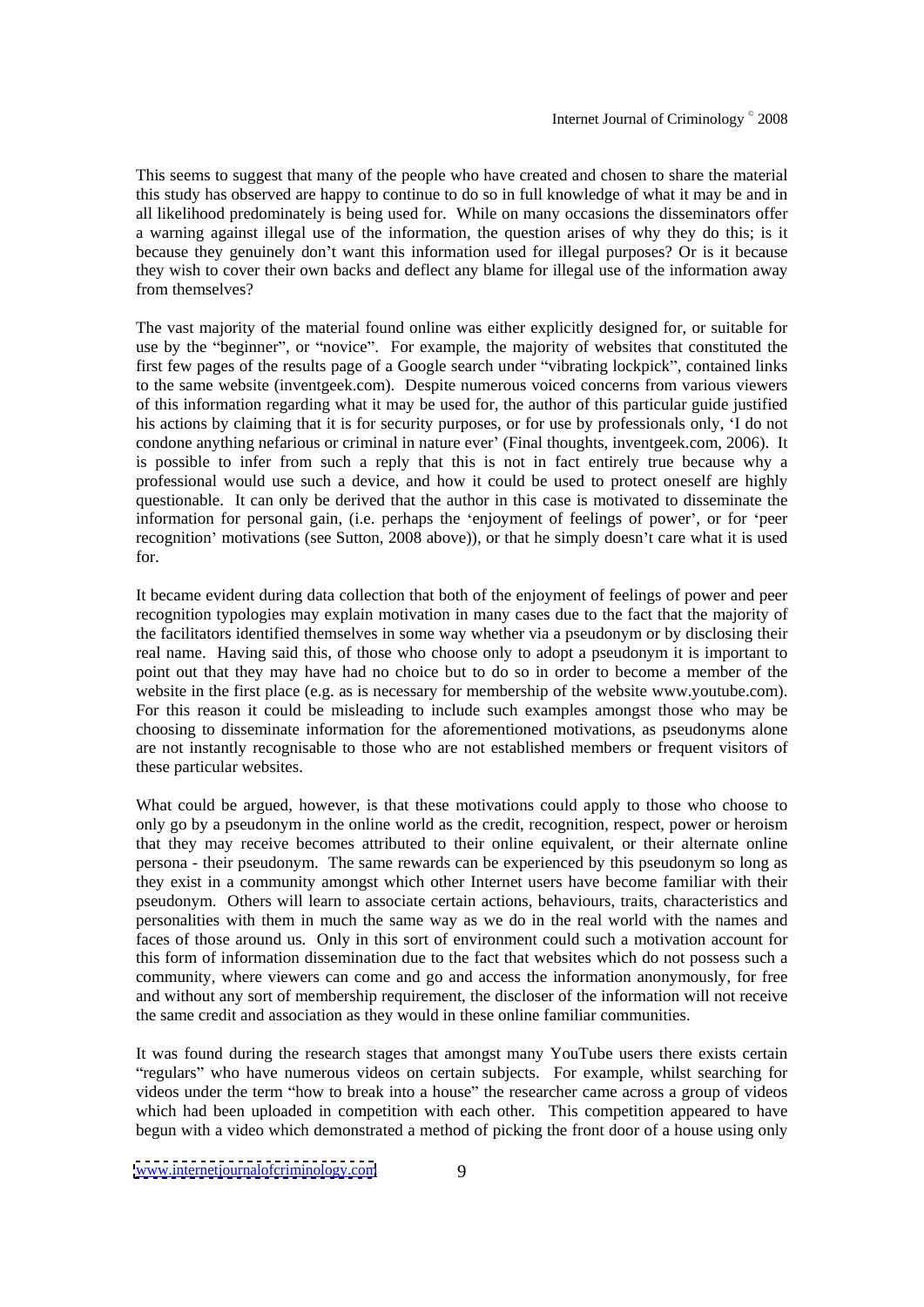a paper clip by the user ("Miles shows us how to break into a house!",  $15/10/2006$ ). The method shown was subjected to heavy criticism by other members each claiming that they knew a more effective method of breaking into a house. This instigated a series of around 8 videos being uploaded by a handful of different users who each demonstrate how to commit this act more effectively than that demonstrated in the previous video. This is an example of such a community where users have familiarised themselves with each other, by pseudonym only, and have learnt to associate each other with actions and ideas they had portrayed in their videos without even knowing their offline personas. As a result of this particular series of videos, a hierarchy was formed amongst the members of this small guild which was determined by ones level of knowledge of how best to break into a house. Apart from the obvious implications thiskind of published material can have on impressionable viewers and wider society, it is also possible for the motivations mentioned above to play a significant role despite the fact that potential rewards of fame, heroism, credit and respect that may result may only be attributed entirely to a fictional, representation of oneself. This can have the same positive reinforcement effects on someone's online equivalent (their pseudonym) in the online world, as it can have on someone in the offline world if those same rewards were given to someone who had disclosed their real name or address. If this kind of reinforcement is in fact what is being sought by this group then they can quite clearly be categorised under the typologies discussed by Sutton (2008).

Of the websites and sources studied, approximately one third of the authors found on the Google searches had no reservations about either using their real name or even making their address or contact details readily available. Assessing the possible motivations behind acts such as this are more straightforward. What can be said about these cases with a certain degree of confidence is that either they are operating with the motivations in mind outlined above, or they simply seeno wrong doing in their actions and show a similar disrespect for any criminal consequences that may occur to that of the author of the example described above. One example to demonstrate that this particular type of dissemination may be for the two motivations outlined above exists firstly in the fact that they allow their name and contact details to be accessible, and secondly in the amount of pride some of them take in their contribution. For example, a response to the vibrating lockpick guide discussed above read 'I'd like to get mine working again just to show off, but I'm also working on a new pick with a motor that can handle nine volts.' (Makezine.com, 11/01/2006). Here exists a blatant example of someone seeking the credit, recognition, heroism, fame or power amongst their peers for what they claim they are able to achieve. They are attempting to climb a similar hierarchy of knowledge and power to the one mentioned above, yet this time they disclose their real name which renders the need for an online familiar community less necessary, yet at the same the basic principles of motivation apply.

Another typology that these disseminators can be categorized amongst are those who act as they do with financial gain as their primary objective. This category requires either of the two belief systems outlined in the previous paragraph, or another belief that they are aware of the moral boundaries they may be crossing, they know of the dangers it may pose to certain areas of society yet they consider the possibility of it directly effecting themselves to be very small and therefore the potential rewards of financial gain outweigh the threat of legitimate punishment. It became apparent from the research that a fairly large portion of the websites which include material relevent to this study do so for financial gain which can take many different forms. The ways in which money is being made by these websites can be through advertising or by selling products. Of the 35 (approx.) websites which were studied from searches entered into the Google database, approximately 65% of them contained advertising of some form (for which the question of whether or not they receive additional funding for this remained unclear) and the vast majority of them sold products on their website designed for lockpicking. While the majority, (21 of approximately 35), of these websites were keen to stress that they were designed specifically for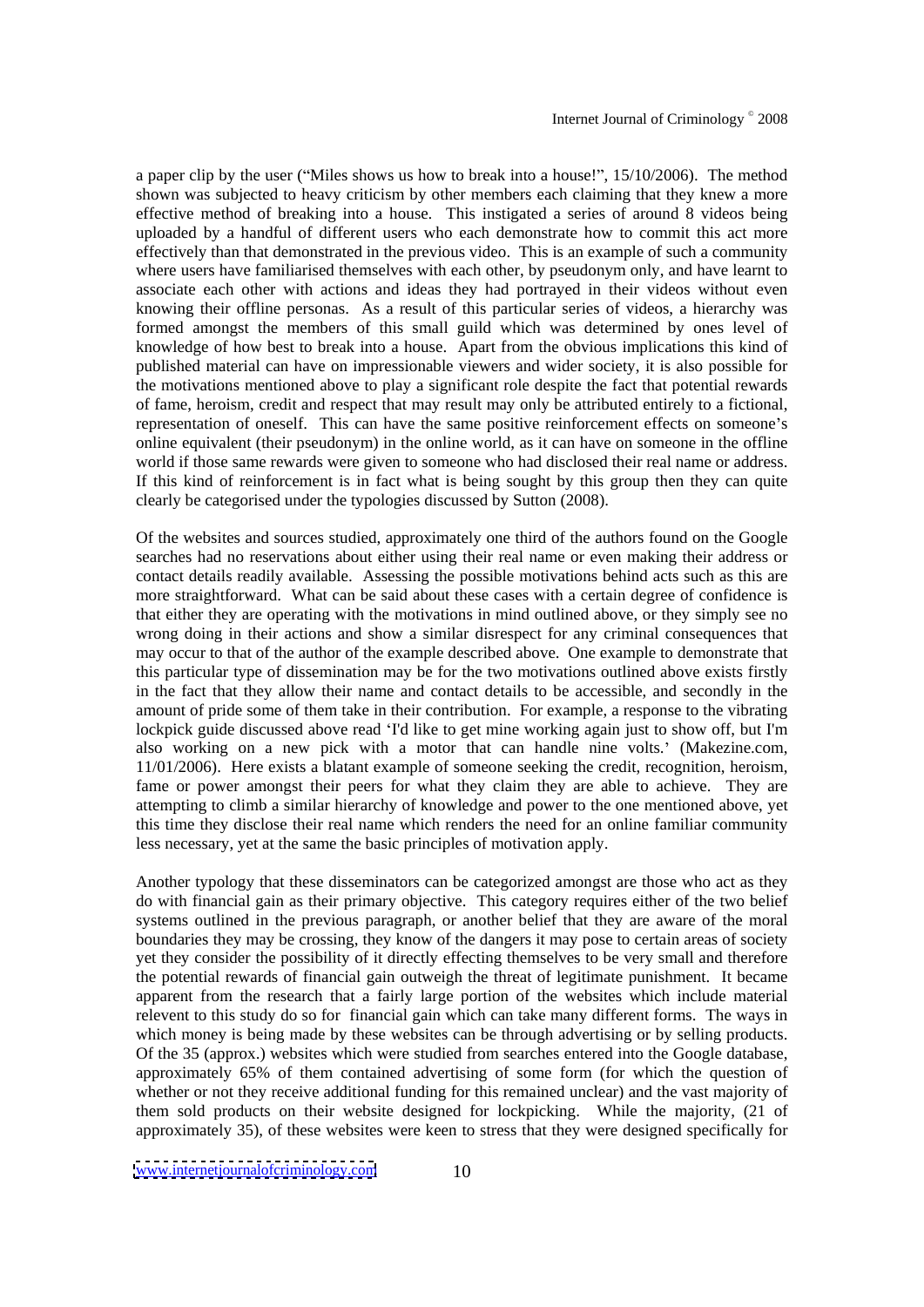professional locksmiths and that their products were not designed to be used for illegal purpose, merely 3 of the websites which were located required the buyer to be over the age of 18 or requested proof that they were a professional locksmith before the "enter payment deatails" phase of making a purchase was achievable. This negligence portrays a clear message that although these particular websites may be keen to deflect any incurring blame away from themselves, profit ultimately takes priority over community safety and consideration for who is actually purchasing their products. Seeing as these websites represented such a large majority it seems crime prevention, law enforcement agencies and policy makers need to take a far more active role in issues such as this.

#### **Discussion**

As aforementioned in the literature review, there are many characteristics of the Internet which have resulted in the creation of a "place" which is severely under regulated which results in many examples of crime and deviance being able to flourish and prevail. Oneof the most damaging of these characteristics is the global reach the Internet affords people the ability to achieve. If the issue is examined from the perspective of those who view this information online, this global reach has many advantages and attractive qualities. The first of these is that the Internet offers a way of connecting people together who share the same dangerous and harmful ideologies and views in a way which cannot be achieved with the same amount of ease in the offline world. For example if you want to have underage sex, commit cannibalism or learn how to make bombs the chances are that somewhere on the Internet exist like-minded individuals who will share your thoughts, a far higher chance than the resources such an individual is confined to in the offline world. It has been suggested (Jewkes, 2007) that individuals 'might be drawn to the Internet to facilitate their desires, particularly if their behaviour receives support from communities of other people who are sympathetic to their thoughts, values and behaviour (Jewkes, 2007, p. 5). Surrounded by similar people who share these deviant values or thoughts, there exists a very real danger that individuals are going to become accustomed to believe that they are equally as socially acceptable in "meatspace" (Pease, 2001) as it is in this close knit online community. Familiarisation with unlawful behaviour can occur in these communities as they are only receiving praise, recognition, support and justification with few negatives to rebalance their morals.

Another effect this can have is that the availability of such information allows these individuals to share and improve each others knowledge and skills at committing crimes to become more effective and successful. This effect is similar to the way many criminologists and politicians have for decades been referring to prison as being a closed university of crime within which criminals can learn not only how to improve their current skills, but can also learn new techniques of committing crime (Cavadino and Dignan, 2002). From this perspective, the Internet too can be viewed as a place where dangerous like-minded individuals can meet and share information which can have the same, if not more, harmful effects on society. In other words the Internet can be seen as an open university of crime upon which damaging information is being disclosed, yet this time it is being circulated amongst free innocent people of all ages from anywhere in the world and is no longer being confined merely to the walls of a prison or to ones immediate surrounding offline community.

The Internet is a tool which can empower small agents the ability to act in ways which, before the turn of the Internet, only knowledgeable experts were able to. To relate this to the issue at hand, anyone can obtain the necessary skills required to pick locks or commit burglary by using search engines on the Internet to locate tutorage on how to do so. Added to this is the fact that the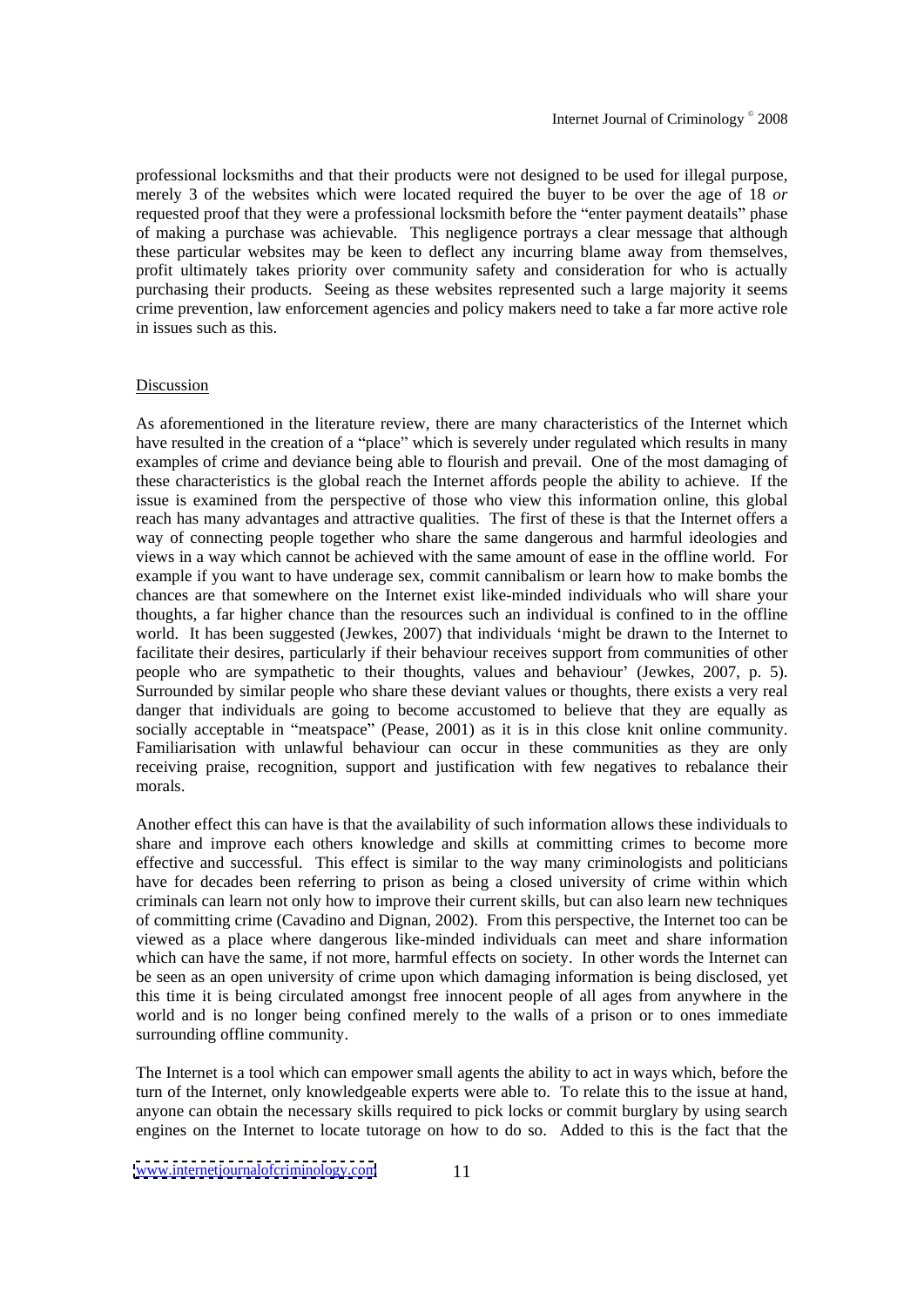Internet also possesses the bonus incentives of eliminating the majority of the deterrents that would usually exist in the offline world, such as a suitable form of law enforcement and legal intervention, surveillance, identity and public retribution (Jewkes, 2002).

An issue which will remain debatable and relatively unanswerable after this level of research is just how much of an influence this sort of information and spending time in these online environments will have on the behaviour of people in the offline world. The answer to this issue will inevitably vary depending on the susceptibility of every person who is exposed to it. The question must be asked of whether, after viewing this type of information online, these people are going to be more likely to replicate these methods themselves in an illegal manner? Jewkes (2007) suggested that this is perhaps not necessarily the case, Like wider debates about the effects of harmful media content, much mediated public discourse about computer-related crime is underpinned by a strong technological determinism (that is, overstating the power of the Internet and underplaying the importance of the individual actor) (Jewkes, 2007, p. 5). Here, Jewkes warns of the dangers of ignoring the Rational Actor Model (RAM) with regards to computer-related crime. Although after consideration of the contentions of this theory and relating them to the issue at hand, we can purport that the perceived risks could be considered to be lower by many due to the apparent absence of capable guardianship which exists online, although this of course depends on the subjects awareness to this fact. We can also suppose that the perceived risks may be lower due to the effect that this information may have on someone viewing it as it may enable them to become better at committing burglary, or at least increase their confidence to this conception, and they will therefore view the risk of them being caught as far lower. Bjorgo's (1993) research, which was based upon interviews with perpetrators of racist violence, reached the following conclusion:

It often seems that journalists believe, with the best of intentions, that the extreme opinions of confirmed racists will reveal their nasty faces and have a deterrent effect upon readers. Although this may be the effect on most readers, there is also a small section who may find such extreme and taboo-breaking views exciting and attractive. This is the small group the extremist groups are seeking to reach (Bjorgo, 1993, in Sutton, 2007, p. 34).

The fact that here Bjorgo (1993) is obviously discussing a far more extreme issue than that of this research speaks volumes. If such a conclusion is reached regarding such a serious crime, can't we logically assume that this 'small section' of impressionable readers is going to be far larger for a seemingly less serious and "taboo-breaking" issue? It is likely that the readers and viewers of information online regarding burglary techniques are going to be far more impressionable and easily persuaded than those researching far right views on the Internet for example, due to the fact that they are breaking far fewer social norms and taboos by doing so which could play a major role during the process of weighing up the risks and the rewards discussed by RAM. Jewkes (2002) highlighted her concern for this point, 'if the moral, ethical and legal boundaries that usually constrain our behaviour are indistinct or unenforceable in the virtual world, what forms of regulation exist to define and curb 'excesses' of behaviour? Is it a case that 'anything goes' in cyberspace? (Jewkes, 2002, p. 15).

Essentially, the issue that is being explored by this research is the online, or virtual equivalent of simply discussing with another person in the offline world how to commit burglary which is of course by no means illegal. Seeing as the act of discussing such techniques of committing illegal acts is legal and one must assume that it is done so frequently in the offline world, the question remains of why it is that essentially the same act occurring on the Internet presents so much more of a danger to society? As mentioned above, one of the main problems that this evokes is the scale and scope of the people who can view the information, or who can discuss itin this virtual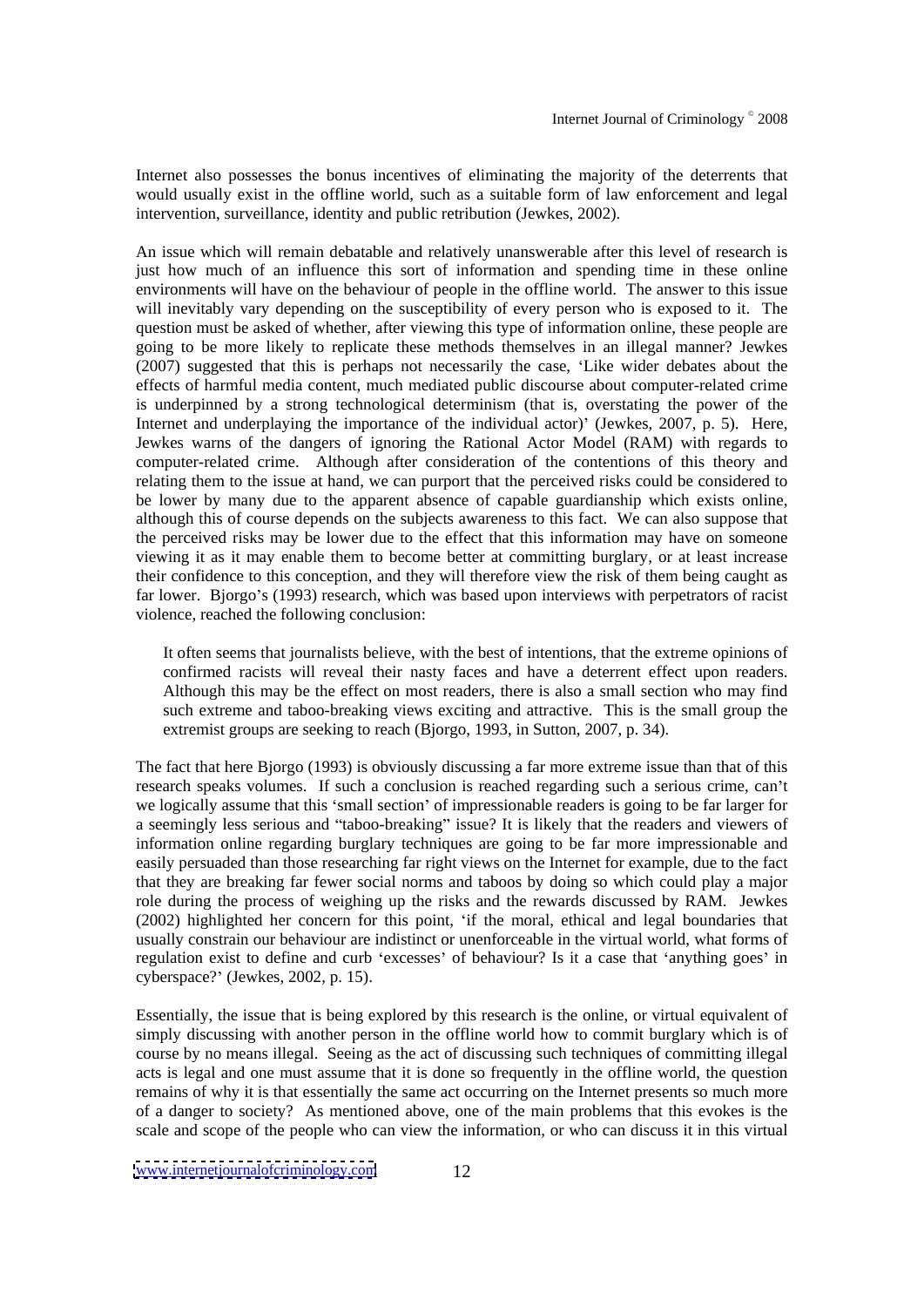world. The global reach the Internet affords people the ability to achieve results in the online equivalent of something that seems relatively harmless and unavoidable being potentially a lot more dangerous as it increases the frequency of these "discussions" taking place. Another characteristic of the Internet that has allowed this information to flourish is found in the accessibility of knowledge has been made far greater and is no longer restricted to surrounding communities because through search engines such as Google and YouTube, the Internet has provided disseminators the ability to publish information that ordinarily would not be allowed, by bookshops for example. This is mainly due to the infringement of civil liberties that limiting freedom of speech will have on those who wish to disclose information. The 'hackers ethic', outlined by Levy (1984) (Newman and Clarke, 2003, p. 71) describes one of the central belief systems that hackers live by being that all information should be freely accessible by anyone. Freedom to voice opinion, and for that opinion to be heard is central to the beauty and attractiveness of the Internet for many users and any attempts to eradicate this by authorities (who are mistrusted by the 'hackers ethic') compromises individuals' civil liberties.

Cyber-governance of damaging information online, which can create victims offline, is increasingly becoming recognised as problematic. Websites which disclose information on how to commit suicide and those which promote illnesses such as anorexia are two examples which have highlighted the damage that the availability of online information can cause to victims in the offline world. In terms of Internet crime, this delicate issue has until recently existed relatively unchallenged seeing as essentially, the issue of information sharing is not an illegal act. Extensive media coverage of these particular issues has served the purpose of highlighting the need for legislation to be brought in which would force Internet Service Providers (ISP's) to withdraw such websites from the Internet. This kind of threat to the offline world has existed for as long as the Internet has, yet before now it has been viewed more as an issue to do with the prevalence of anorexia and suicide as offline, psychological and societal issues which of course they are, yet tackling the source of such information has never before been viewed as being a possible way forward. Only recently after this extensive media coverage and the subsequent creation of a 'moral panic' (Cohen, 1980) has it been considered as an online issue for which the Internet is to blame.

As mentioned earlier, the Internet has created a world in which anyone can join a community and discuss issues free from the moral, ethical and legal boundaries that otherwise exist in conventional society, where like-minded individuals can encourage and sympathise, and "taboo" issues are considered less so. There exists very little research which addresses the issue of the online/offline link in this way but this seems to represent a shift in belief systems that blames the Internet, as a source of information, as one of the main problems because it is becoming increasingly understood that this is in fact an online issue. With the subject of this research in mind however, this remains more questionable. For example, we view terrorism to be an offline issue despite the fact that the techniques adopted may have been entirely learnt using information available online. To illustrate this point, the Brick Lane Bomber David Copeland learnt from the Internet how to make and use pipe bombs in April 1999. Despite the fact that this was almost 10 years ago, we did not see the creation of such sites being outlawed until after the September  $11<sup>th</sup>$ the contract of the contract of the contract of the contract of the contract of the contract of the contract of the contract of the contract of the contract of the contract of the contract of the contract of the contract o terrorist attacks on the World Trade Center in 2001. The sad and alarming truth seems to be that it takes a disaster of tremendous scale, such before affirmative action is taken which seems to suggest that action is unlikely to be taken regarding outlawing the issue of this research until we witness a disaster of national scale or a burglary epidemic in this country.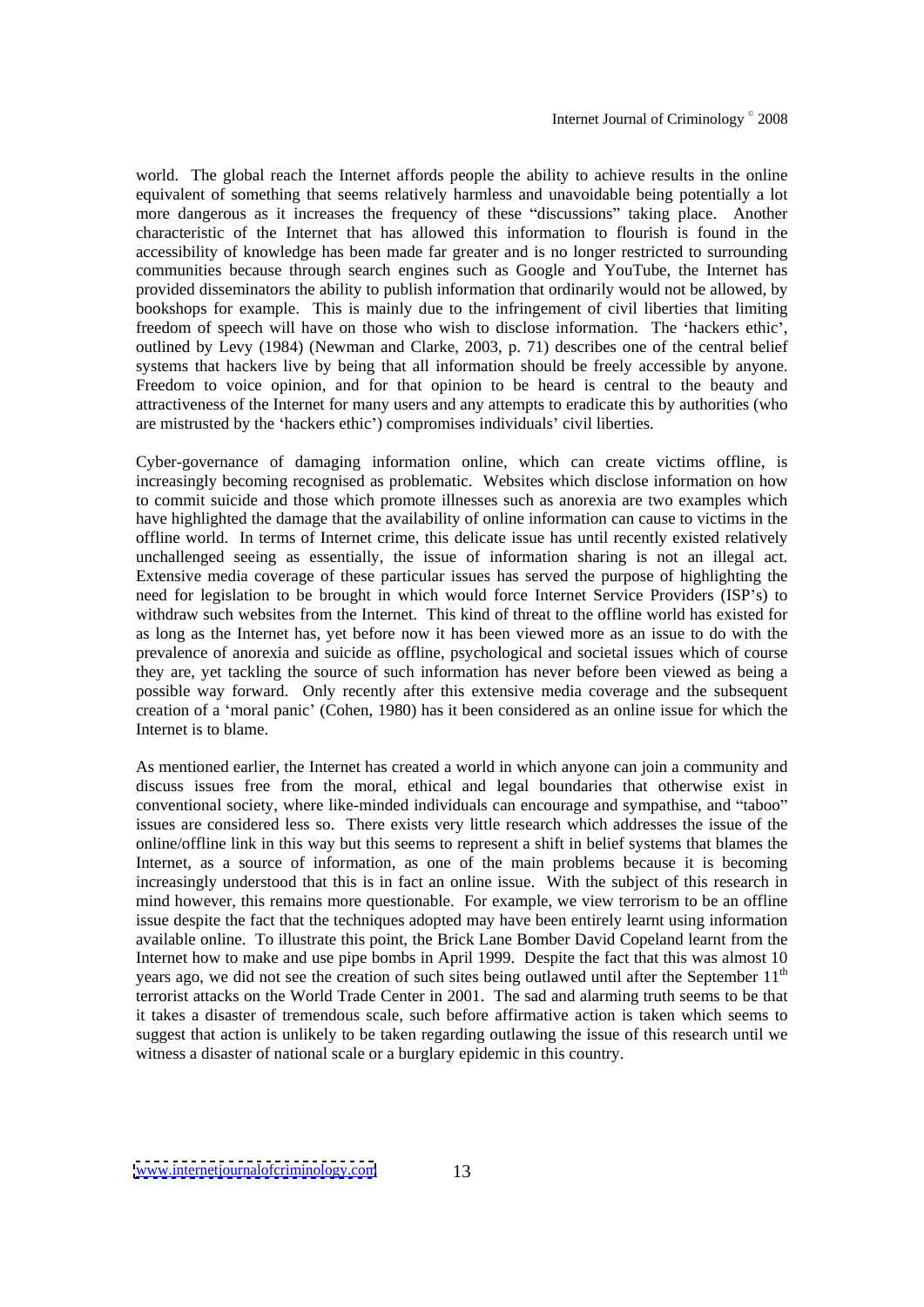## Recommendations **Recommendations**

# **The way forward in research**.

As is the case with any constructive piece of research, it is important to summarize the issues which have been brought to the attention of the author as being areas which could have been conducted, could have been improved, should have been included or simply couldn't have been achieved with the resources available in this case. Only by reviewing the research in this way can future study in the area evolve for the better and formulate a more augmented contribution to knowledge.

The first issue to note was previously mentioned and deliberated over during the methodology chapter. The predicament this author found himself considering was an issue related to the priorities of this research. The first option was to place no limit on the timeallocation which was decided research on each term would be bound by. Elimination of this restriction would have allowed more time to conduct a far more in-depth study of the volume of material available online as the researcher would have been able to follow more internal links and use a larger variety of search results. This would have given a more thorough review of what sort of information is available, albeit after perseverance. However, it was decided that the second option was the most suitable one to use in this case as it allowed the researcher the chance to shadow what he believed to be the behaviour of the casual surfer as accurately as possible. This second option involved limiting the amount of time spent researching each search term, limiting the number of search results that are to be used involved making a conscious effort not to follow too many internal links to other websites. This method was considered the more appropriate of the two due to the priority of the research being to provide a review ofthekind of material that *is* being viewed online, as opposed to what *could* be being viewed. However, having chosen to adopt only one of these options, the research rejected the advantages that the other option could have offered. For example, by choosing to adopt only the second method, the research did not have the opportunity to view the same material as that of those casual surfers who *do* deviate away from the original search page by following a more complicated sequence of internal links.

In order to gain a more holistic picture of social reality, it would not have done any harm to conduct a period of research under both methods. By doing this, the results could have been triangulated so that the advantages of one could have compensated for the disadvantages of the other. The reason such action was not taken by this researcher was due partly to the lack of time that was available for research, but mainly due to the hypothesis which was originally made which involved the assumption that the casual surfer would also act in such a way as to not devote too much time to researching the issue, not follow too many internal links to other webpages and would only use the first few relevant results that Google and YouTube provide after each search term was entered. In other words, by using both methods of research the first one would have admittedly provided the researcher with *some* valuable information, yet the proportion of all information of this sort which is available online that is actually being viewed would presumably be a lot less if the hypothesis mentioned above is accurate.

Another issue which could have been addressed prior to the conduction of this research, resources permitting, is that of online behaviour. The successful completion of this task would have narrowed down the extent of the material studied because the researcher would be given a more accurate picture of the practices and habits of those who search out this information for real and for illegitimate purposes. For example, if it was possible to find out the percentage of those who use Google as a primary means of conducting an online search, then the research method could have been adapted accordingly. This would have ensured that the research conducted by this study would have reflected similar material to that which is actually being viewed in reality.

[www.internetjournalofcriminology.com](http://www.internetjournalofcriminology.com) 14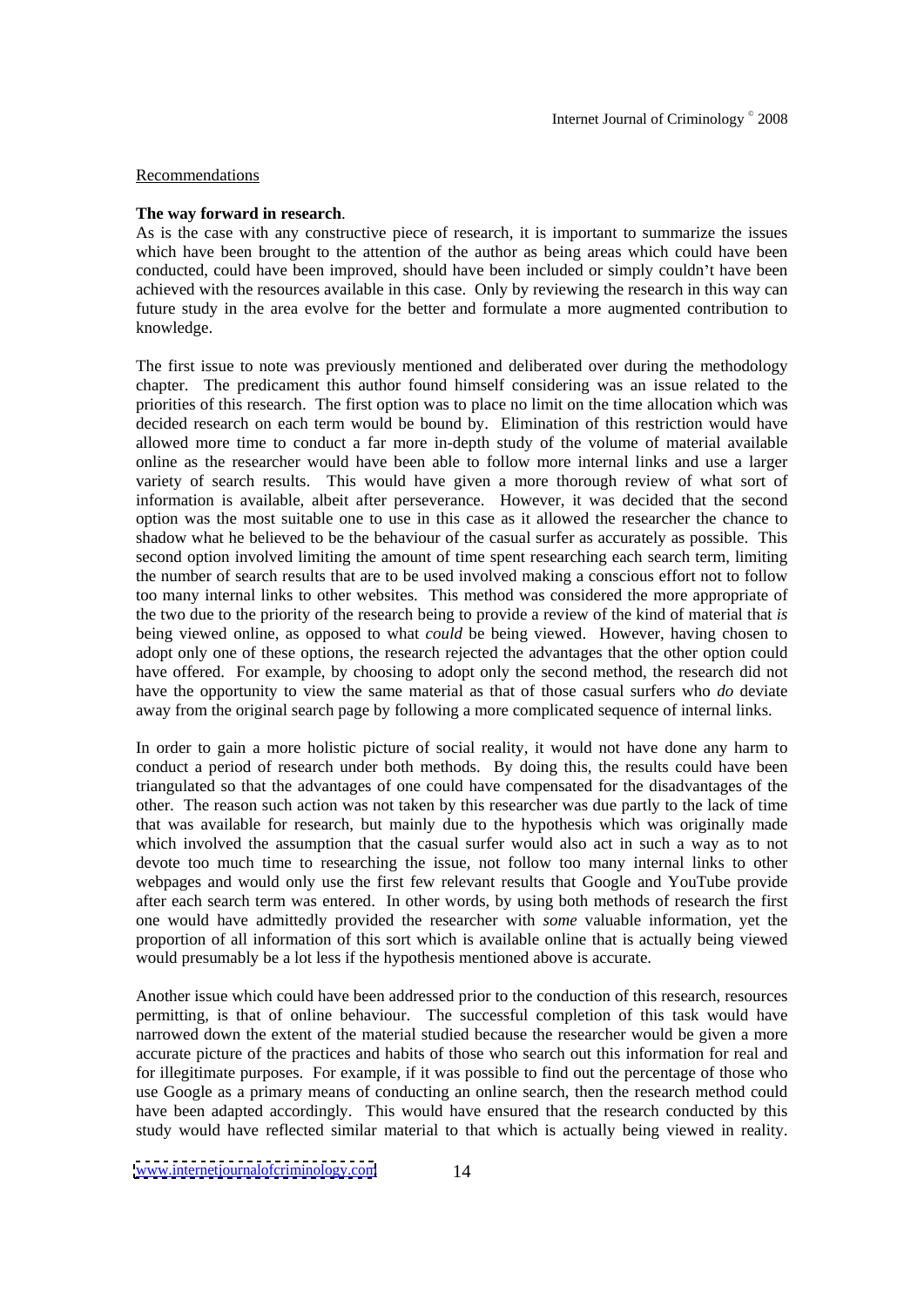Having said this, putting such a study into practice is much more problematic than it sounds. Taking into account what Sutton (2008) said regarding the online behaviour of young people (see p. 12, above), and the limited resources available to this researcher, in this case such research would have been an impossible task. Due to the anonymity of many of the viewers of such information, it is rendered unrealistic to expect this research to be able to contact any of the people who choose to view this information online. Some of those who disclose the information themselves could have been contacted, yet apart from the ethical considerations this would bring into question, it would add little to our knowledge about the behaviour of those who read the information which is available.

One important area where this research failed to adequately add acontribution to knowledge was the extent of the damage that such information may be having on the rest of society. Certain questions were addressed during the research process which aimed to gain an idea of this such as how many times a video had been viewed and whether any feedback left on information from other users suggested that it may be being used for illegal purposes in the "real" world. This would only be possible after conducting research on a far broader scale than was achievable on this occasion. Had more resources such as time been available to the researcher then this would be a way in which a more holistic picture of social reality could be gained. What this research did show however, is that it is certainly an issue which requires further study. Every tutorial video researched on this occasion had been viewed thousands of times by Internet users around the world which is a worrying quantity to say the least. The research also uncovered many occasions where criminal use of the information was explicitly admitted. Perhaps a good way of progressing in research would be to monitor the whereabouts or origin of the people who are viewing this information, this could be correlated with burglary statistics (e.g. do more people view the information who are from an area in which burglary is particularly rife such as Bristol, Nottingham or London?). Obviously the practicalities of this are farfetched but this would be a more effective measure of the effect that the availability of this kind of information is having on surrounding communities and on society as a whole. From this research alone, it remains impossible to draw cause and effect between the number of views or "hits" a website receives and the prevalence of burglary in the offline world.

## **The Internet as the source of the problem**.

Anonymity, which was discussed earlier within the review of literature chapter of this research, is the characteristic which creates the most problems for law enforcement and is one of the main reasons for such information being freely available globally in its current state. It has often been argued that anonymous communications facilitate illegal conduct and allows perpetrators to evade the consequences of their actions (Ellison and Akdeniz, 1998 in Jewkes, 2002). The prohibition of these anonymous communications has been called for by many which would alleviate a lot of the associated problems. However, the problem that such a move currently faces is that it is halted by the argument that restricting anonymity, which is valuable for free speech, is unconstitutional (Jewkes, 2002). It therefore seems unlikely that such an achievement will ever be made for as long as this argument is respected as being of paramount importance. What needs to be considered by those who oppose such a move is the amount of damage that such anonymous communications have the potential to cause, and most importantly whether the value of free speech is to be considered more valuable than this.

What also needs to be considered is the social responsibility of search engines and portals such as Google, Yahoo and YouTube. Sources such as these currently provide easy global access via unmoderated links to all sorts of harmful content. Sutton (2007) said of this issue that 'more research is needed in this area in order to make policy recommendations for the information industry and for non-profit organizations, particularly regarding the possible impact of the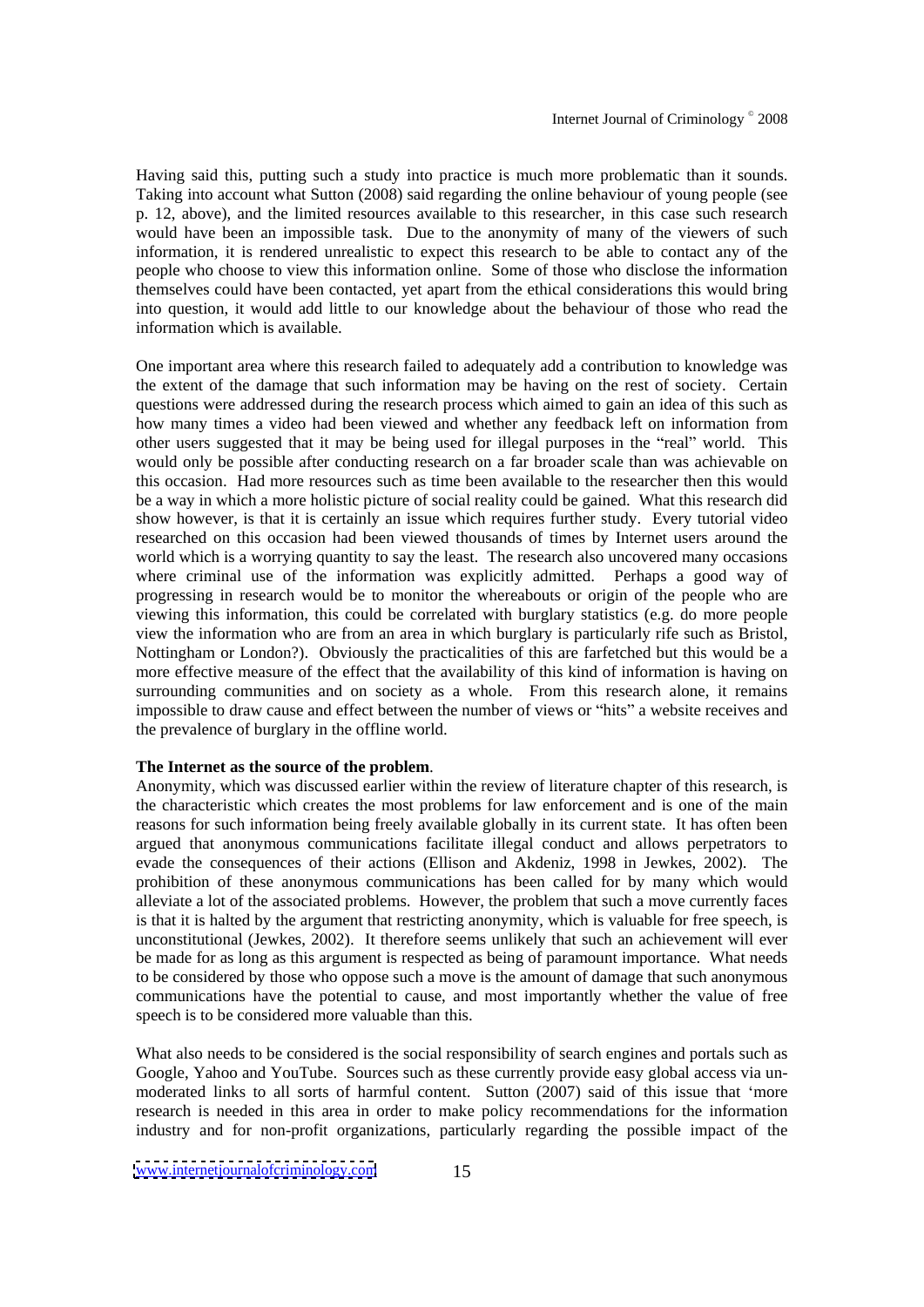"advertising effect" (Bjorgo, 1993)' (Sutton, 2007, p. 35). Although here the authors Sutton and Bjorgo were discussing the issue of white racialist web presence, the "advertising effect" mentioned could also be attributed to the issue of this research which the ease of access, that is currently being granted by search engines to web users all around the world, isalmost entirely to blame for.

#### **Conclusions**

Despite the issues previously mentioned in the recommendations chapter concerning the areas that this particular research failed to cover or was unable to answer, this study provided many insights which highlighted areas of concern for public safety which require attention before they become even more destructive to society. Until now this, and other similar harms, have been seen as an online issue. The truth is however, that this is an issue which causes crime in the offline world, it has offline consequences and causes offline victims. Therefore issues such as this are an essential aspect of social governance and until this is realised and action is taken, information sharing of this kind will continue to prevail.

The first issue which this study has discovered is the lack of research that has directly addressed the issue of the Internet as a source of knowledge for general offending techniques. As discovered during the review of the relevant literature, there exist only a handful of issues of this genre which have been directly addressed in a positive way by law enforcement. Three of the main examples which have been tackled, or are at least in the process of being addressed, are terrorism, anorexia websites and websites which are perceived to encourage suicide. Since the infamous terrorist attacks on New York and London in 2001 and 2005, the presence of terrorist groups online has been directly addressed and legislation such as the Terrorism Act 2006 was drafted in with the purpose of preventing the illicit spreading of information and ideologies online. Viewing harmful material became an offence under this legislation and as a result we saw previously accessible bomb-making sites removed from the Internet from the public eye. Although action such as this is certainly not watertight by any means, it serves the purpose of harm reduction. A similar move with regards to burglary techniques is what is ultimately required yet it seems as if this is an unlikely aspiration without a nationwide rapid increase in the burglary rate coupled with research which is able to prove a direct link between this and the availability of this online information.

Although to label terrorism as a moral panic is somewhat controversial, the realistic threat it posed to society was perceived to be far greater than it was likely to be during the aftermath of the notorious attacks on the Western world, albeit justifiably. It is far easier to describe anorexia and suicide websites as being at the heart of a moral panic. The current state we are in with these two issues is that the media have created a deviancy amplification spiral (Cohen, 1980). By affording a handful of cases far more coverage than they would ordinarily receive, this has created the impression that the issue presents far more of an imminent threat to society than it perhaps does in reality. Public fear fuels public pressure on policy makers and we are currently on the verge of seeing the outlawing of the existence of such websites on the Internet as a result. During the conduction of research, only one newspaper article (The Evening Standard, 2006) was discovered that expressed concern for the possible implications of the availability of burglary tutorials online. The article expresses similar concerns to those of this study, discusses the possible implications and provides examples of when the techniques have been explicitly used for illegal purposes. Despite the publication of this article in 2006, it contributed very little both in increasing awareness and on the behalf of YouTube. Hopefully, more research such as this study and more coverage in the media will highlight the need for affirmative action on the behalf of those responsible for change, and policy will eventually be made which confronts this issue along with the many other similar dangers and offending opportunities the Internet presents, before they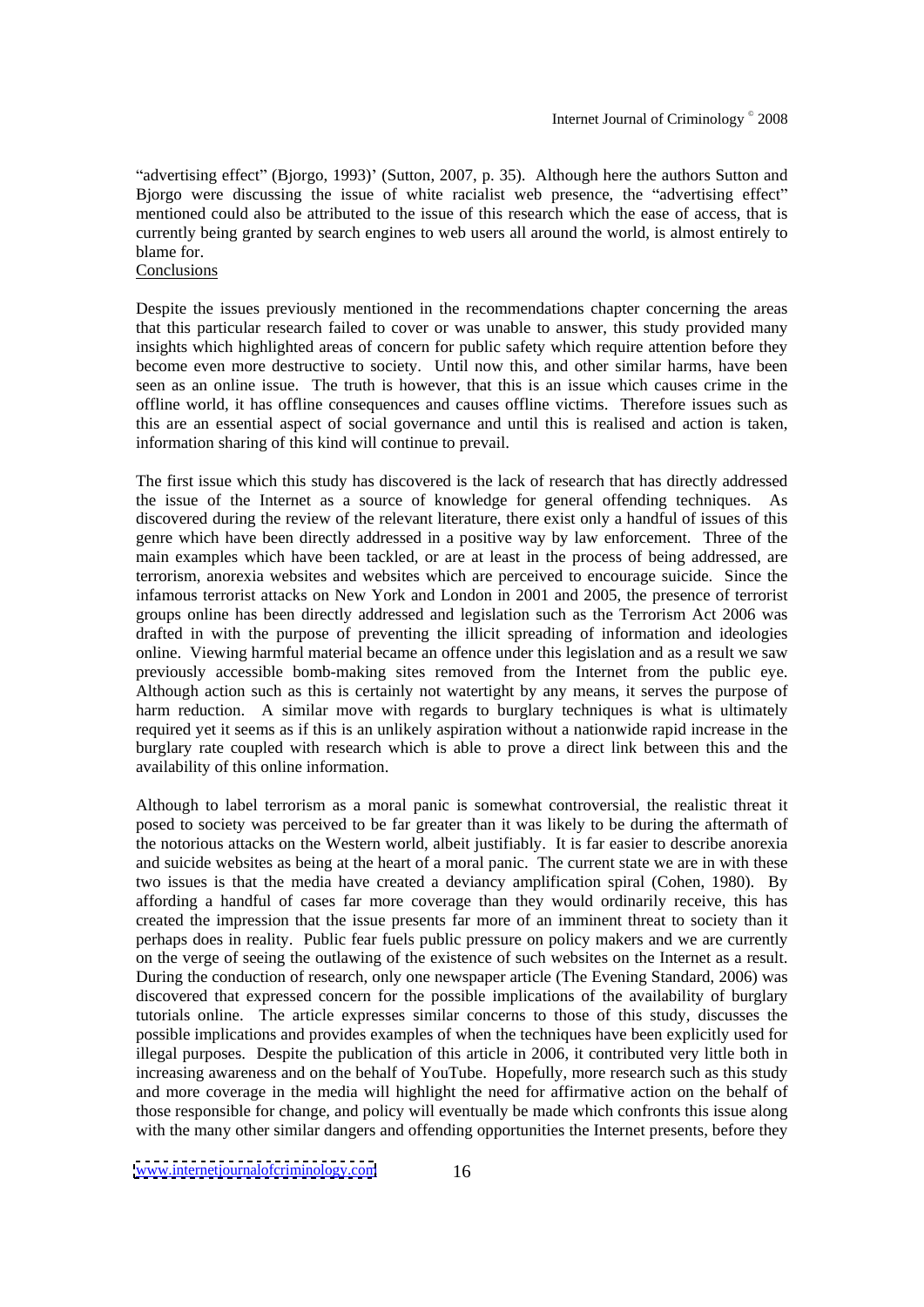cause more harm than they already are. Although moral panics have so far been presented as a relatively negative thing as it creates disillusion, they are not. The alarming truth is that they are the most effective way of grabbing the attention of policy makers and law enforcement and for this reason, a moral panic needs to be created if progress is to be made.

To discuss the issue on a far broader scale, it seems unlikely that we will ever have an international law that binds all Internet users due to the different moral values and cultural beliefs that exist around the world. The fact is that no one set of morals, values or codes can be considered to be the "correct" set, which is why it is the personal belief of this author that no one nation has the right to exert and enforce theirs upon another. Due to the global reach of the Internet, the international access that is made possible and the varying moral values around the world, it is unlikely that we will see information sharing such as this eradicated globally. Successful governance of the Internet will require a UN-style level of command and control yet without compliance from every single nation around the world the entire concept would be compromised as people would always be able to exploit the loopholes that certain jurisdictions possess in their law.

It may be a far bigger issue than at first perceived which can concern the whole of the media. Information can adversely be divulged in many different forms by the media which can range from saying how a burglar achieved a burglary in an article in a newspaper, to the Discovery series "It Takes a Thief" which demonstrates to viewers how to break into peoples homes. For this reason, the responsibility does not lie entirely upon the shoulders of the Internet as we must consider the messages which are being portrayed by all areas of the mass media. However, what makes the Internet the most prolific of this diverse range of threats are the unique characteristics that it possesses, and the sheer range of the possibilities that it affords people the ability to achieve. Areas of the media such as newspapers and television can to a certain extent be regulated by authorities, yet in its current state, due to its borderless nature and the anonymity users can achieve, the Internet remains a place in which harmful information sharing can flourish and is controlled almost entirely by whoever wishes to control it.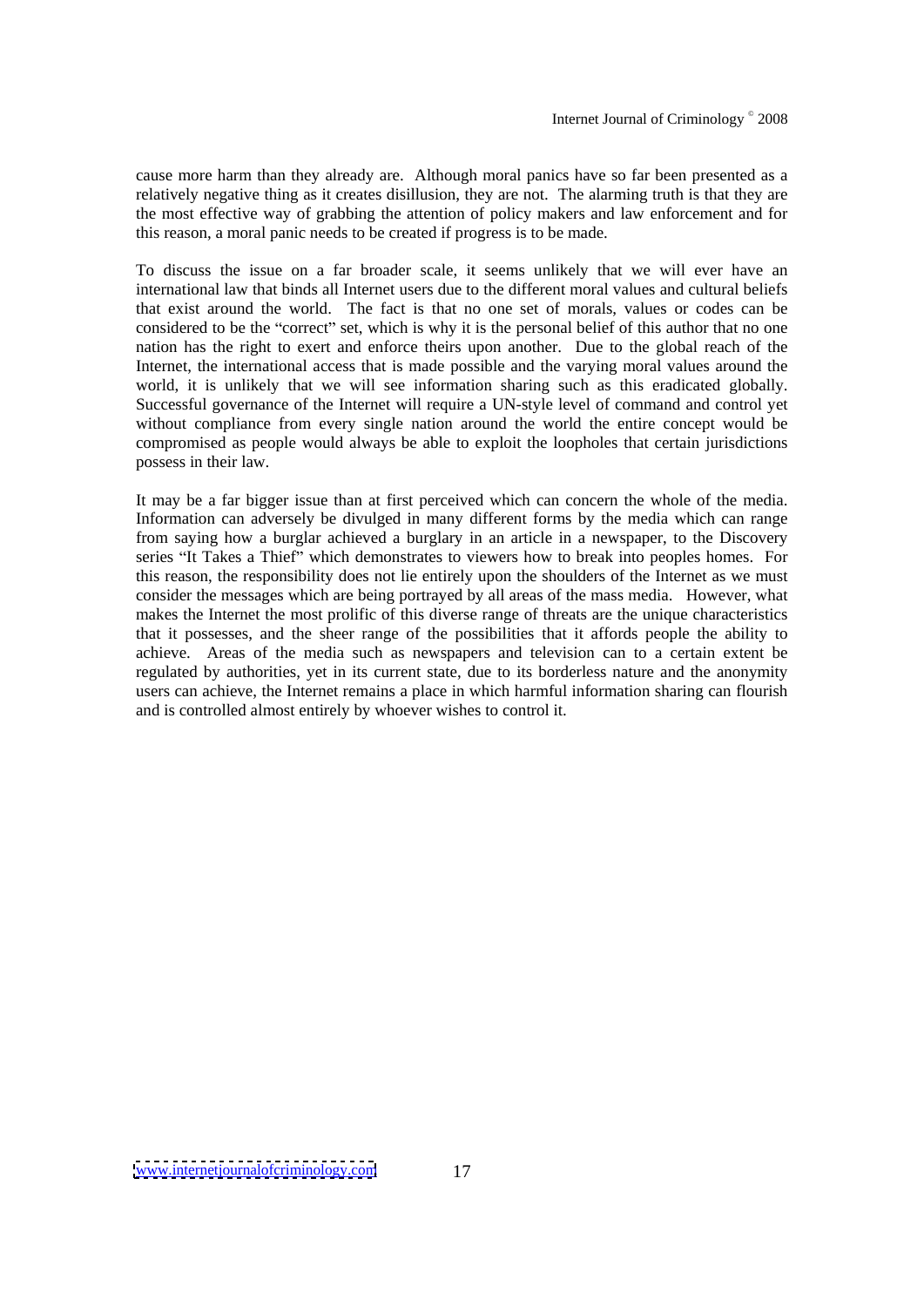# References

BJORGO, T. (1993) *The Role of the Media in Racist Violence .* Taken here from SUTTON, M. (2007) (in press) *Finding the Far Right Online: An Exploratory Study of White Racialist Websites .* In POYNTING, S., & WILSON, J. (ed.) *Sticks and Stones: Writings and Drawings on Hatred .* Sydney: Sydney Institute of Criminology and Federation Press.

BRYMAN, A. (2004) *Social Research Methods (2 nd Edition).* New York: Oxford University Press.

CAVADINO, M. & DIGNAN, J. (2002) *The Penal system: An Introduction (3 rd Edition).* London: Sage.

COHEN, S. (1980) *Folk Devils and Moral Panics (2 nd Edition).* Oxford: Martin Robertson. COHEN, L., E., & FELSON, M. (1979) *Social Inequality and Predatory Criminal Victimisation: An Exposition and Test of a Formal Theory.* American Sociological Review, 44: 588-608.

DENNING, D. E. (1999) *Information Welfare and Security*. Boston: Addison Welsey. ELLISON, L. & AKDENIZ, Y. (1998) *Cyber-stalking: The Regulation of Harassment on the Internet .* Criminal Law Review 29 (special edition, December): 29-48. Taken here from JEWKES, Y. (2002) *Dot.cons; Crime, Deviance and Identity on the Internet .* Cullompton: Willan. **When the contract of the contract of the contract of the contract of the contract of the contract of the contract of the contract of the contract of the contract of the contract of the contract of the contract of** 

FRANKO A., K. (2007) *Beyond the Desert of the Real : Crime Control in a Virtual(ised) Reality .* Taken here from JEWKES, Y. (ed.) (2007) *Crime Online .* Cullompton: Willan. GRABOSKY, P., & SMITH, R. (2001) *Telecommunications Fraud in the Digital Age: The Convergence of Technologies* . In WALL, S., D. (ed.) (2001) *Crime and the Internet.* London: Routledge.

HOPKINS-BURKE, R. (2005) *'An Introduction to Criminological Theory'* (2<sup>nd</sup> Edition). *nd Edition).* Cullompton: Willan.

JEWKES, Y. (2002) *Dot.cons; Crime, Deviance and Identity on the Internet .* Cullompton: Willan.

JEWKES, Y. (2007) *Crime Online .* Cullompton: Willan.

LEVY, S. (1984) *Hackers: Heroes of the Computer Revolution .* Taken here from NEWMAN, G., R., & CLARKE, R., V. (2003) *Superhighway Robbery: Preventing E-Commerce Crime .* Cullompton: Willan.

OFFICE OF PUBLIC SECTOR INFORMATION, (2006) *Terrorism Act 2006* (Internet). Available from [http://www.opsi.gov.uk/acts/acts2006/ukpga\\_20060011\\_en\\_2#pt1-pb3-l1g11](http://www.opsi.gov.uk/acts/acts2006/ukpga_20060011_en_2#pt1-pb3-l1g11). Accessed 22/03/2008.

PEASE, K. (2001) *Crime Futures and Foresight: Challenging Criminal Behaviour in the Information Age .* In WALL, D. (ed.) (2001) *Crime and the Internet .* London: Routledge. SUTTON, M. (2007) (in press) *Finding the Far Right Online: An Exploratory Study of White Racialist Websites .* In POYNTING, S., & WILSON, J. (ed.) *Sticks and Stones: Writings and*

*Drawings on Hatred .* Sydney: Sydney Institute of Criminology and Federation Press. SUTTON, M. (2008) *Viruses, Virus Writers and Hactivism .* Presentation for BA Criminology High Tech Crime module. Nottingham Trent University.  $7<sup>th</sup>$  February 2008.  $t<sup>th</sup>$  February 2008.

THE EVENING STANDARD (29/11/2006). *Anger at YouTube Videos That Show How to Break into Houses .* [www.thisislondon.co.uk](http://www.thisislondon.co.uk) *(Internet).* Available from

<http://www.thisislondon.co.uk/news/article->

<23376335details/Anger+at+YouTube+videos+that+show+how+to+break+into+houses/article.d>. Accessed 21/11/2007.

WALL, D., S. (2001) *Cybercrimes and the Internet .* In WALL, D., S. (ed.) *Crime and the Internet .* London: Routledge.